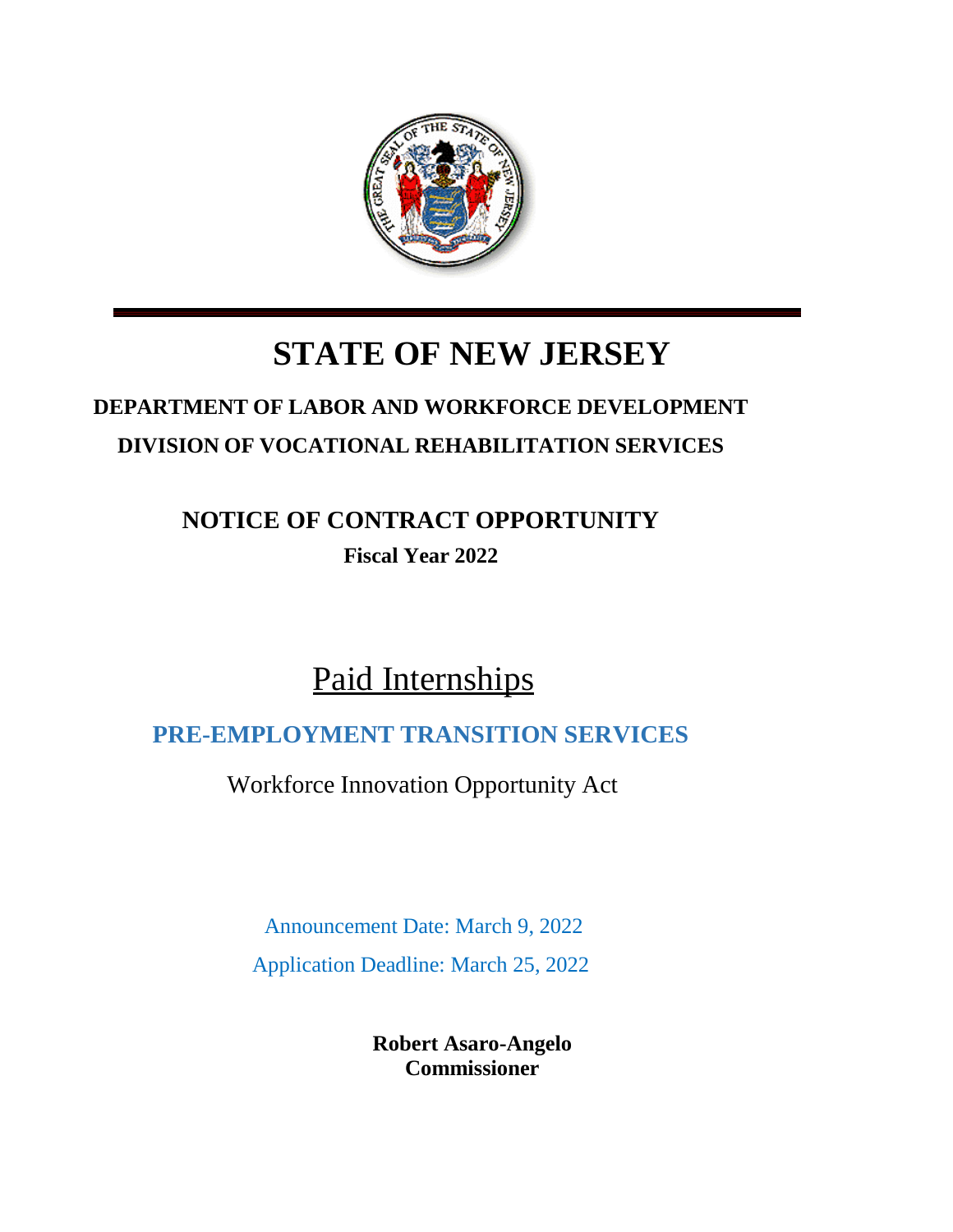## **TABLE OF CONTENTS**

| Section A: Name of Contract Program                       | Page 3  |
|-----------------------------------------------------------|---------|
| Section B: Purpose of the Contract                        | Page 3  |
| Section C: Available Funding                              | Page 4  |
| Section D: Eligible Applicants                            | Page 4  |
| Section E: Qualification of Applicants                    | Page 4  |
| Section F: Procedure for Eligible Applicants to Apply     | Page 5  |
| Section G: Program Narrative, Outcomes, and Reporting     | Page 6  |
| Section H: COVID-19 and Adherence to CDC Guidelines       | Page 9  |
| Section I: Information Session and Application Submission | Page 10 |
| <b>Section J: Award Process</b>                           | Page 10 |

## Appendix - Proposal Forms

| Title Page:                                             | <b>Attachment A</b> | Page 11 |
|---------------------------------------------------------|---------------------|---------|
| <b>Budget Summary:</b>                                  | <b>Attachment B</b> | Page 12 |
| <b>Standards and Assurances and General Provisions:</b> | <b>Attachment C</b> | Page 13 |
| Pre- ETS Referral Form                                  | <b>Attachment D</b> |         |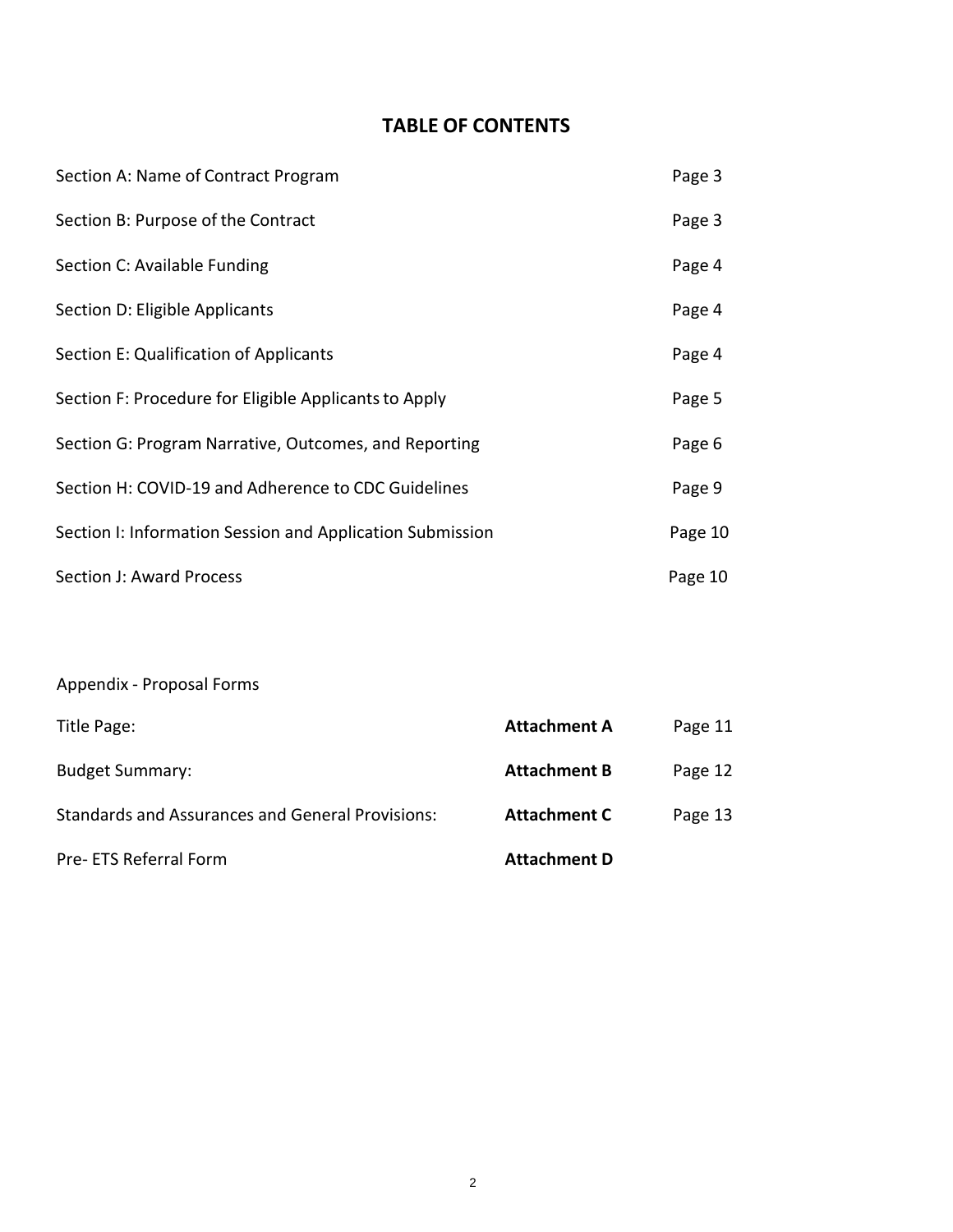## **Notice of Availability of Contract Program Funds**

Take Notice that, in compliance with N.J.S.A. 52:14-34.4 et seq., the Department of Labor and Workforce Development (hereinafter "NJDOL") regularly publishes all notices of funding for federal and state contacts awarded by the Department, on its website at [https://nj.gov/labor/.](https://nj.gov/labor/) The notices of fund availability may be found on the Department's website under the heading "Research and Information" and the subheading "Contract Opportunities".

## **A. Name of Contract Program**

Paid Internships - Pre-Employment Transition Services (Pre-ETS)

## **B. Purpose of the Contract**

NJDOL Division of Vocational Rehabilitation Services understands the potential of meaningful work experience programs. The purpose of this contract program is to provide **Paid Internships** beginning in April and concluding nolater than January 31, 2023 under the Division of Vocational Rehabilitation Services matrix of Pre-Employment Transition Services. The program will enable students 14 to 21 years of age to experience work at an integrated community-based employer for six weeks. The total contract period will cover nine months. See link on NJ Child Labor Laws: [https://nj.gov/labor/wagehour/content/child\\_labor.html.](https://nj.gov/labor/wagehour/content/child_labor.html)

The paid internships will be at least 15 to 20 hours per week and pay the minimum wage or above. [https://www.nj.gov/labor/forms\\_pdfs/wagehour/minimumwage\\_postcard.pdf.](https://www.nj.gov/labor/forms_pdfs/wagehour/minimumwage_postcard.pdf)

Please be advised that student participation in this internship may impact a student's social security benefits, if applicable. <https://www.ssa.gov/OACT/COLA/sga.html>

Prior to placement, each student will have access to work readiness training, to ensure that the internship will result in a meaningful experience and exploration of career pathways. During weeks one and two, students will participate in workplace readiness training and job exploration counseling to develop skills and behaviors that are necessary for any job and identify viable career options and/or solidify careers that a student will want to explore further. During weeks three through eight, students will participate in paid-internship experience under work-based learning experiences. During week nine, students will participate in a work-place readiness training internship wrap-up to review internship experience, skills developed, and next steps for Pre-Employment Transition Services.

Should a student request a site change due to any personal or workplace issues, the skills trainer will contact the ProgramPlanning and Development Specialist for guidance before granting a site change. In addition, a Program Planning and Development Specialist should be consulted if a student does not complete the internship. A local office Vocational Rehabilitation Counselor (VRC) will review the case for Pre-Employment Transition Services, Transition Services, and Vocational Rehabilitation Services.

Contract funds are to be used to support up to 4 full-time skills trainers; to provide internship site development, placement, workplace readiness training, job exploration counseling, and onsite skills training. In addition to hiring up to four full-time skills trainers, funds will be used to pay the wages of the students during the paid Internship. Students are paid by the provider and issued a payroll check every two weeks.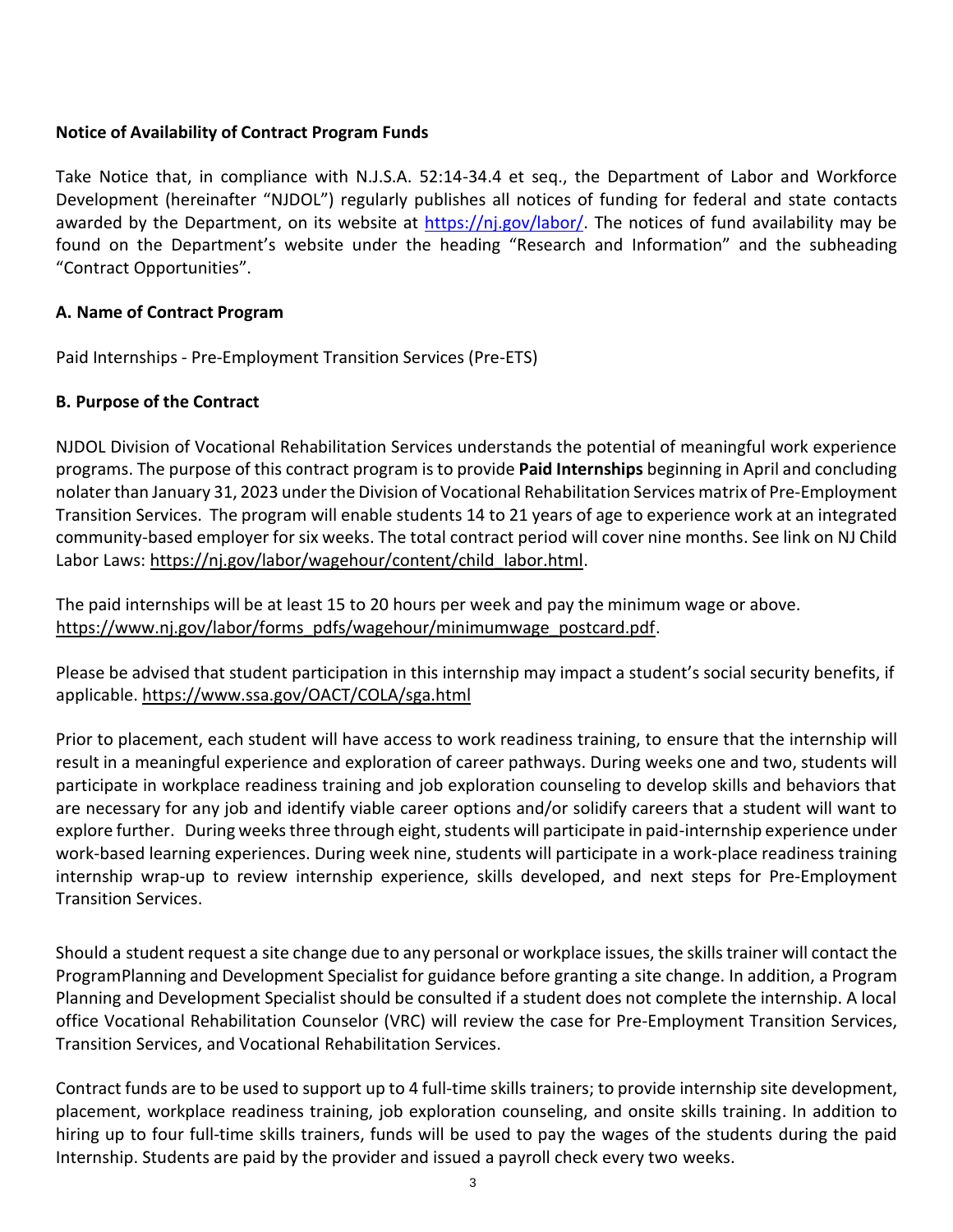Skills Trainers are experienced employment and training instructors who provide specific training in the five core Pre-ETS areas. The Skills Trainer assists in preparing students with the basic employment skills needed to prepare for and enter into competitive integrated employment within their skills, abilities, needs and interests. Skills Trainers do not provide one to one supports while a student is engaged in Pre-Employment Transition Services. Should a student need one to one supports while participating in the paid internship, they will need to be determined VR eligible an Individual Plan for Employment will be developed to reflect service delivery.

It is encouraged that each awarded entity hasthe capacity to provide paid internship experiencesfor a maximum of 40 students. It is allowable for 10 students per Skills Trainer not to exceed 40 students total. For example, 20 students justify two Skills Trainers.

## **C. Available Funding**

The total amount of funding available for this program in Federal Fiscal Year (FFY) 2022 will be up to \$9,000,000 with no more than \$450,000.00 per contract and is contingent upon the availability of funding from the United States Department of Education (USDOE), Rehabilitation Services Administration (RSA). Of the \$450,000 per contract, \$10,000 is to be reserved for special accommodations if needed and cannot be used for any other purpose. The contract period is expected to be for a nine-month period and is estimated to begin on or before April 1,2022 to January 31, 2023.

The \$10,000 reserved is designated for auxiliary aids and services necessary for students with disabilities to access or participate in Pre-Employment Transition Services, regardless of whether they have applied and have been determined eligible for VR services. For example, for a student who is deaf, reserved funds could purchase interpreter services or video-based telecommunication products to ensure access to information and activities related to job exploration counseling or other Pre-Employment Transition Services.

Following successful completion of workplace readiness training and job exploration during weeks one and two, the student intern will receive a \$100.00 stipend per completed week. During weeks three through eight in which the student is actively participating in work-based learning experience paid internship, student intern will receive minimum wage or more. Lastly, during week nine of workplace readiness training the student intern will receive a \$100.00 stipend for successful participation and completion of the week.

## **D. Eligible Applicants**

Eligible applicants must be organizations with the capacity to serve people with disabilities. Eligible applicants include:

- private or public non-profit organizations
- Independent Living Centers (ILC)
- Faith-Based Organizations (FBO); and
- Community Rehabilitation Programs (CRP)

A awarded entity must be in good standing with NJDOL's Division of Employer Accounts. Any organization that has an outstanding liability to NJDOL will not be able to have its contract executed by NJDOL until the liability is resolved.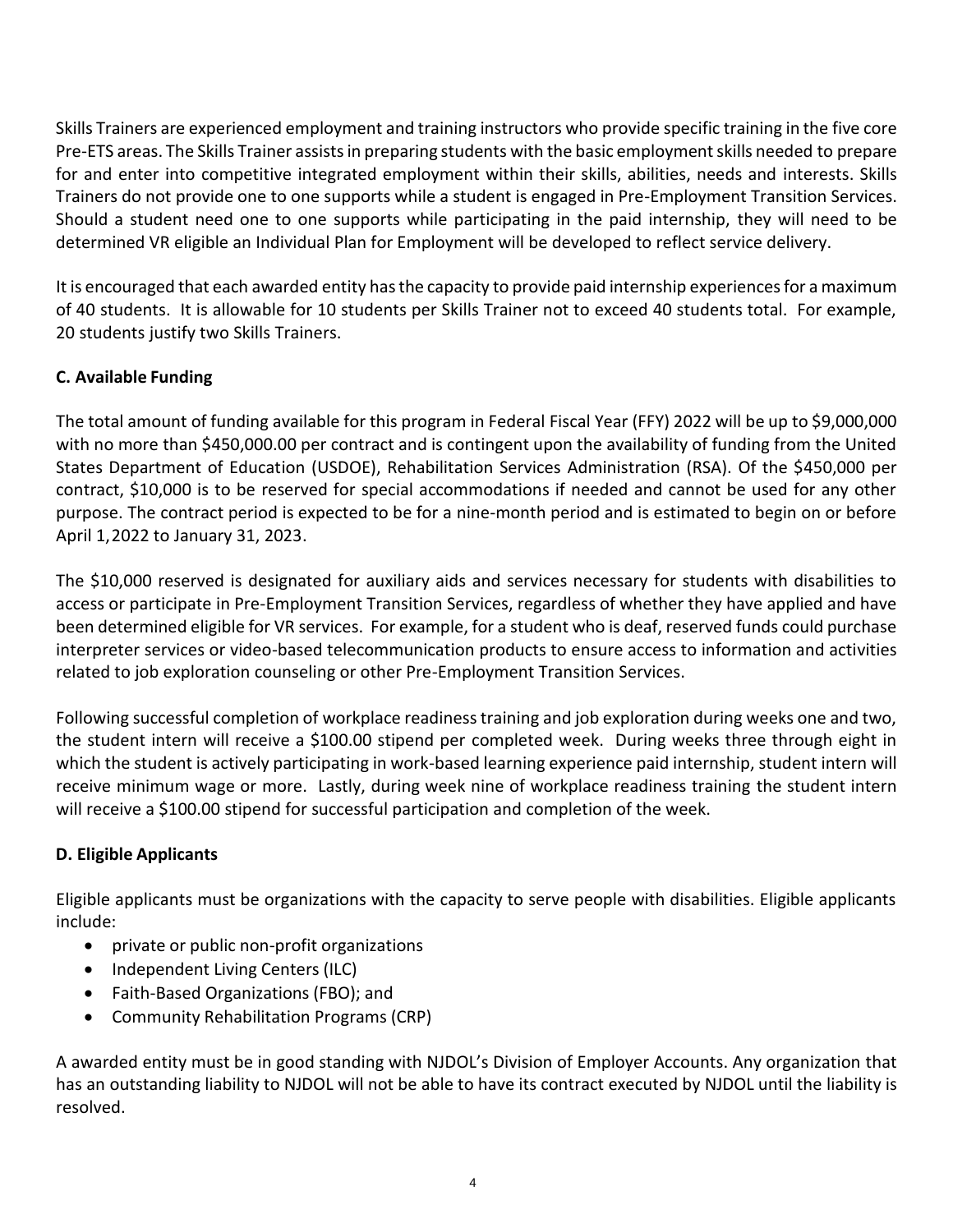## **E. Qualifications of Applicants**

Organizations that have at least two years' experience and have a demonstrated track record of success in providing employment services to people with disabilities are eligible to apply. Previously recipients of the contract in 2019 and 2021 who did not meet the deliverables of 70% need not apply. Applicants must also have experience managing a government contracts which includes program reporting and meeting measurable outcomes. Applicants will be expected to coordinate all aspects of the contract, i.e., outreach and recruitment; program services; project and spending plan; contract project monitoring and reporting; and fiscal management.

The Unique Entity Identifier (UEI) and NJ Treasury Tax Clearance Certificate must also be included at time of submittal. See links below for more information.

UEI: <https://sam.gov/content/home>

NJ Tax Clearance Certificate: <https://www.state.nj.us/treasury/taxation/busasst.shtml>

## **F. Procedure for Eligible Entities to Apply for Contract Funds**

NJDOL accepts, reviews, approves and manages Pre-Employment Transition Services Paid Internship contracts electronically using the System for Administering Grants Electronically (SAGE). A potential applicant must first submit a letter of intent by March 18, 2022. To obtain access to SAGE, applicants must complete a two-step process by submitting a letter of intent to apply and registering in the SAGE system. To apply, eligible entities must have access to the SAGE system.

To receive access, register at the following Internet website address: [https://njsage.intelligrants.com/.](https://njsage.intelligrants.com/) You will receive an e-mail message confirming that your account has been validated. Within three days, NJDOL will provide access to the application. After receiving the confirmation, eligible entities will have access to submit the letter of intent then complete and submit their contract application online. Technical requirements for SAGE can be viewed a[t https://njsage.intelligrants.com/](https://njsage.intelligrants.com/) . It is required that registration in SAGE be completed at the time the letter of intent is submitted.

To ensure consistency and fairness of evaluation, the NJDOL requires that each applicant seeking funding under this contract program submit an application that includes, at a minimum, the components listed below:

| <b>Required</b> | <b>Checklist</b>                                  | <b>Included</b> |
|-----------------|---------------------------------------------------|-----------------|
|                 | Applicant Title Page (Attachment A)               |                 |
|                 | Program Narrative                                 |                 |
|                 | <b>Budget Summary (Attachment B)</b>              |                 |
|                 | <b>Budget Narrative</b>                           |                 |
|                 | NJDOL Standards Assurances and General Provisions |                 |
|                 | NJ Tax Clearance Certificate                      |                 |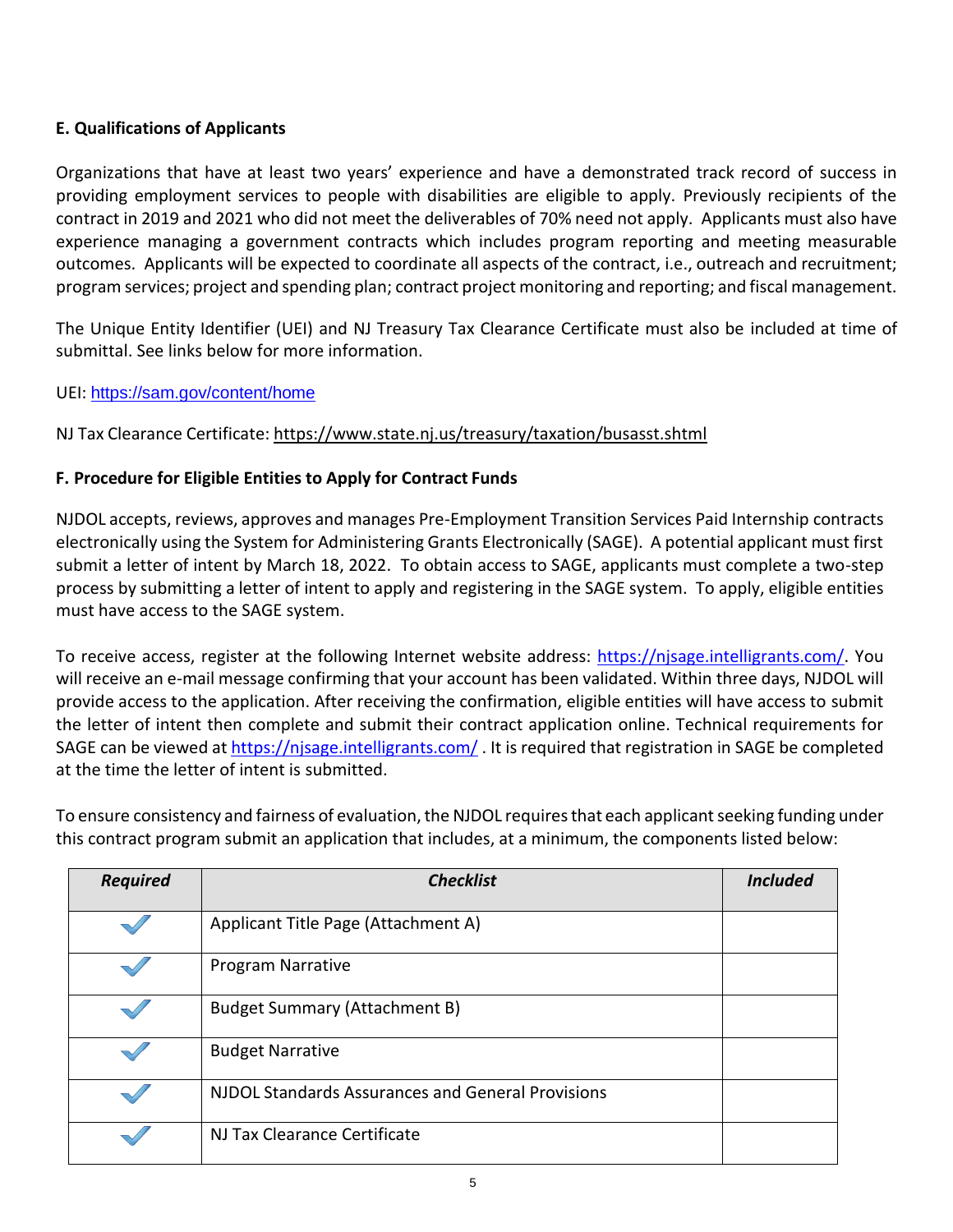| Unique Entity Identification (UEI) # |  |
|--------------------------------------|--|
|                                      |  |

Applicants must follow the following format requirements:

- Font Times New Roman, 12 point;
- Spacing Double spaced;
- Margins  $-1$ " top and bottom and 1" side margins;
- Pages must be numbered  $-1$  of X pages, centered at the bottom of the page;
- Charts and graphs are allowed but must be clearly labeled and described;
- Applicant/organization's name must be listed on each page; and

NJDOL's online contract system, the System for Managing Grants Electronically (SAGE). Applications are submitted online, via SAGE at [https://njdol.intelligrants.com.](https://njdol.intelligrants.com/) NJDOL must receive a completed application by **March 25, 2022. NJDOL will not accept and cannot evaluate for funding consideration an incomplete application or one received after this deadline.**

## **G. Program Narrative, Outcomes, and Reporting**

Provide the name, address, telephone number, email address, employer identification number or federal employer identification number, and point of contact for this NGO.

## **Organizational Commitment and Capacity**

Include a brief description (no more than 500 words) of the organization's mission, major activities and relevant historical dates. Describe the applicant's experience in administering similar Pre-Employment Transition Services programs and the capacity the applicant has to accomplish each of the objectives as outlined in the NGO. The applicant should focus on how previous experience will be applied to ensure successful implantation of the Paid Internship under Pre-Employment Transition Services. Applicants must describe their commitment and experience, as well as outcomes, in addressing the conditions and/or needs identified, including the organizational support that exists for implanting the Paid Internship under Pre-Employment Transition Services.

Applicants must provide detailed documentation of FY2020 and FY2021 effectiveness and performance in meeting and/or exceeding performance standards as part of the Pre-Employment Transition Services Summer Internship.

## **Participants to be Provided Services**

Participants to be served under this contract will be youth with a disability in secondary, postsecondary, or other recognized education program who- is between the age of 14 to 21 years, and is eligible for, and receiving, special education or related services under Part B of the Individual with Disabilities Education Act, an individual with a disability, for purposes of section 504, or medical documented disability. Students who have already participated in a work-based learning experience through Local Education Agency (LEA), Vocational Rehabilitation or another provider are not eligible to participate, unless, the previous work-based learning experience did not result in a meaningful experience, career pathways have changed, or there were other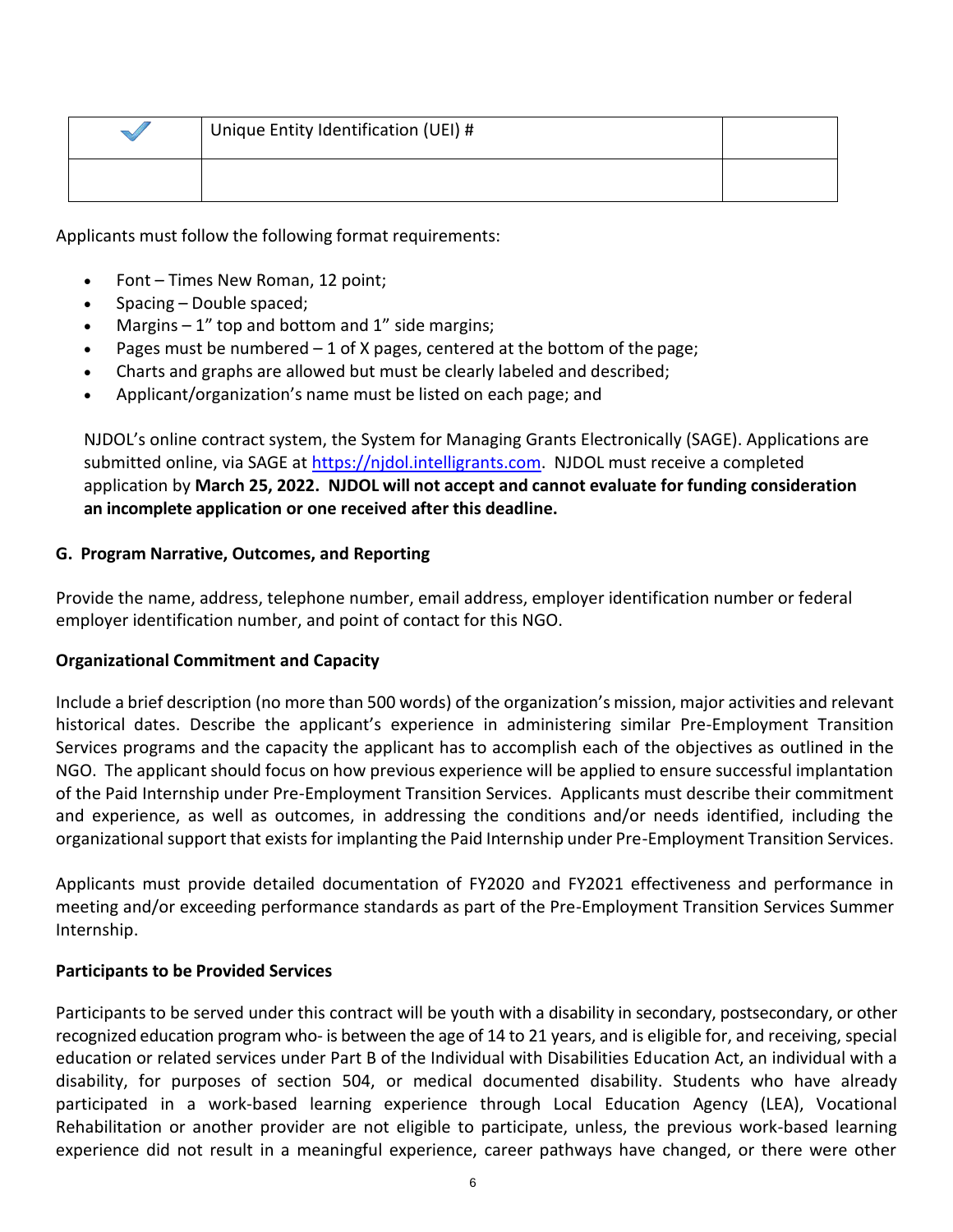circumstances that warrant participation in additional work-based learning experiences. Duplication of services is not allowed. Students who have accepted high school diploma and exited secondary education from LEA are eligible to participate paid internship until September 1, 2022 only. Student who graduates or exits from secondary education; meets the minimum and maximum age requirements; and is enrolled in post-secondary education for whom classes will begin after summer break, would continue to be considered a student with a disability, therefore they would be eligible to participate. Students with disabilities may receive Pre-Employment Transition Services until they are no longer enrolled or participating in postsecondary education and no longer meet the statutory and regulatory age requirements. Priority is to be given to underserved school districts and then availability to all other districts. Underserved School Districts are districtswho do not maintain formal, individualized and targeted transition programming to meet the needs of its students who seek competitive integrated employment upon exit or graduation.

Students may be either eligible for vocational rehabilitation services or potentially eligible. Studentswho are "potentially eligible" include individuals who have completed a Pre-ETS Referral Form (see attached) but who have not applied for traditional vocational rehabilitation services. It is necessary for the VRC to obtain documentation of a disability at the individual level for a potentially eligible student. Although much less documentation is required with respect to student with disabilities who are receiving Pre-Employment Transition Services prior to applying or being determined eligible for VR services, some basic documentation is necessary to ensure that:

- 1. These students indeed have a disability and, thus are "potentially eligible" for VR services; and
- 2. DVRS has sufficient information necessary for it to complete the RSA-911 Case Service Report, and satisfy performance accountability requirements under section 116 of Workforce Innovation and Opportunity Act (WIOA).

It is a **requirement** to provide the DVRS Participant ID# of each student intern prior to delivery of any service. DVRS Participant ID# is generated when a potentially eligible or VR case is opened. The Participant ID# can be obtained through the VRC or Program Planning and Development Specialist.

Vendors must identify the counties and underserved schools with which they will partner and have capacity to provide services.

## **Deliverables**

- 1. Maximum of 40 student interns will begin Workplace Readiness Training and Job Exploration curriculum.
- 2. Maximum of 40 student interns complete Workplace Readiness Training and Job Exploration curriculum-Week One (student intern receives \$100 stipend)
- 3. Maximum of 40 student interns complete Workplace Readiness Training and Job Exploration curriculum-Week Two (student intern receives \$100 stipend)
- 4. Maximum of 40 student interns to begin Work Based Learning Experience Internship
- 5. Maximum of 40 student interns to begin a paid internship at minimum wage or above at 10 hours or more per week for six weeks- Weeks three through eight.
- 6. Maximum of 40 student interns to complete Workplace Readiness Training follow-up curriculum after internship completion, post internship survey completed- Week nine (student intern receives \$100 stipend)
- 7. Maximum of 40 on site mentors complete survey of intern and experience (mentor receives \$100 stipend)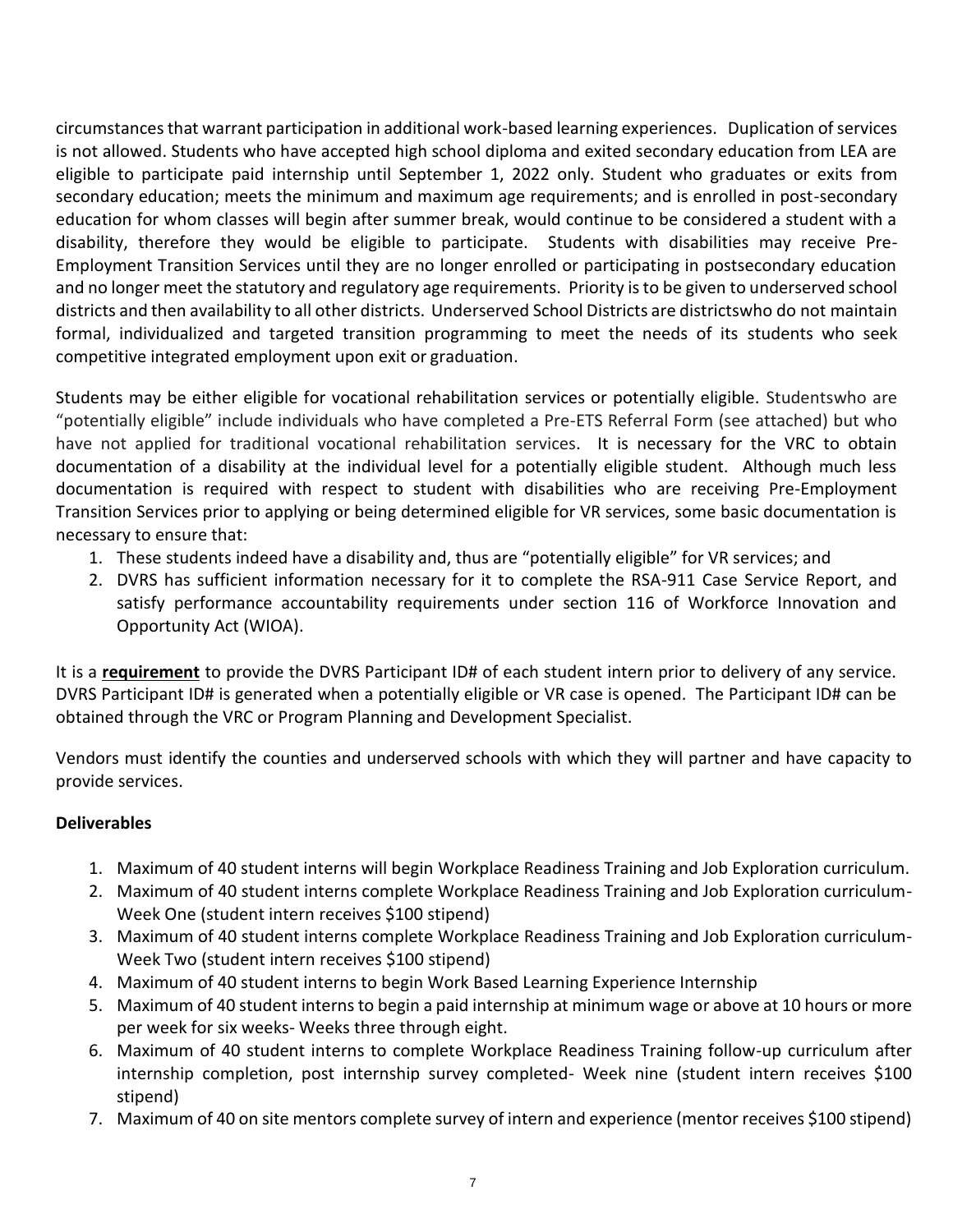## **Services and Activities**

Services should include a components of workplace readiness training, job exploration counseling, and workbased learning experience.

- 1. Workplace readiness training describe a number of commonly expected, skills that employers seek from most employees. Work readiness skills are a set of skills and behaviors that are necessary for any job. Work readiness skills are sometimes called soft skills, employability skills, or job readiness skills. These abilities help employees learn how to interact with supervisors and co-workers. They help reinforce the importance of timeliness and build an understanding of how they are perceived by others. Employers value employees who can communicate effectively and act professionally. These may include social/ interpersonal skills and independent living skills.
- 2. Job exploration counseling can include a wide variety of professional activities which help explore career pathways. Job exploration is intended to foster motivation, consideration of opportunities, and informed decision-making. Specific to youth, real-work activities ensure that students recognize the relevance of high school and post-secondary education to their futures, both in college and/or the workplace.
- 3. Work-based learning experiences are an educational approach that uses the workplace to provide students with the knowledge and skills that will help them connect school experiences to real-life work activities and future career opportunities. It is essential that direct employer involvement be a component to ensure in-depth student engagement. These opportunities are meant to engage, motivate and augment the learning process. An internship is a temporary position with an emphasis on on-the-job training rather than merely employment. An internship is an opportunity to develop specific job-related skills before an individual is qualified for an actual job.

It is required applicants provide work readiness training and job exploration curriculum and how the plan of operation will follow for the remaining six weeks.

Describe the program services and activities to be delivered and the sequence of activitiesto be provided to the students, including how these will be documented and cost allocated for each service provided and each student served.

Please provide a list of employers that your organization may use to place students in internships. Demonstrate a track record in working with employers in the community, and how the applicant will individualize and outreach to employers based on students interests and needs. Contracted and/or interested businesses should provide letters of intent on their letterhead, indicating the number of interns they are willing to accept during the six-weekinternship as well asthe job titles/positions available. Please note that your businessis not permitted to provide the internship site.

As a part work readiness Dress for Success will provide one session of Image Enhancement at \$95.00 per consumer and between three to six session of their Career Services Workshop at \$30.00 per session per consumer. The curriculum includes professional clothing, personal branding, financial literacy, and professional development. Virtual and in-person sessions are available. Approximate cost \$11,000.00 if maximum of 40 consumers are served.

Please see the attached curriculum. Arrangements for Dress for Success session appointments are arranged by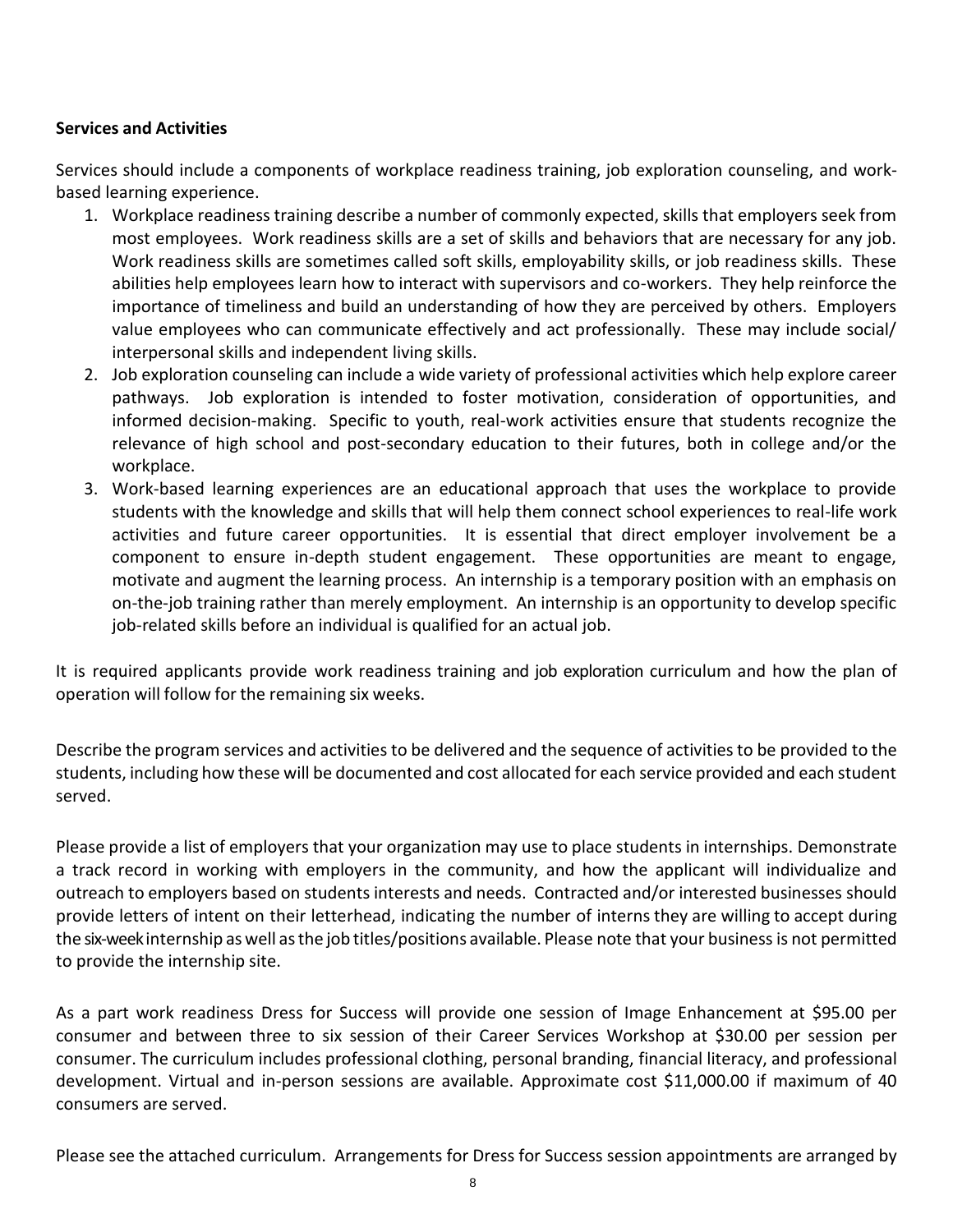Skills Trainer based on when most appropriate for student during weeks 3-8.

Due to the unpredictability of the novel Corona Virus Pandemic, appropriate virtual summer internship experiences may be allowable under certain circumstances. This could be a business that has remote opportunities in various areas such as remote clerical services, digital media or others. Please include a description for the implementation, operation and support you would provide for this type of virtual internship.

## **Recruitment and Referrals**

Applicants can recruit student interns from LEA's and local DVRS offices for the counties in which they are approved. Open communication and dialogue should be consistent with the local DVRS office to ensure referrals are being received. Once approved for the contract, it is a requirement for appointment to be scheduled with the local office to discuss the Paid Internship. The Paid Internship will serve a maximum of 40 students with 10 students per Skills Trainer. For example, if there are 20 students interns enrolled, this justifies two Skills Trainers.

Pre-Employment Transition Services Referral, with parent/ guardian signature (if under the age of 18) and supporting disability documentation are required when sending the referral packet to the local DVRS office. **Prior** to accepting and/or providing any services to the student intern, it is the responsibility of the applicant to obtain the DVRS Participant ID# for each student intern. If services are provided to a student intern and DVRS Participant ID# is not created or obtain, this may result in contract funds not being provided for the student intern. Open communication and dialogue should be consistent with the local DVRS office to obtain Participant ID# for all student interns.

## **Staff Qualifications/Responsibilities**

Staff must include no more than four full-time Skills Trainers, with a minimum of an AA degree in Human Service related field from an accredited college and two years of related Human Services experience.

NOTE: Education, certifications, experience and two years of professional work experience with individuals with disabilities or performing direct counseling or advocacy activities for individuals with disabilities in a rehabilitation agency, facility, or school setting designed to increase the employability of persons with disabilities, may be substituted for the above education

Provide resumes of staff responsible for performing each activity and service as soon as they are identified.

Indicate the reporting structure and who the title supervises (if any) and who they are supervised by; include organizational chart. Include a statement of job responsibilities and functions. Provide a comprehensive listing of specific tasks performed by the person in this title as they relate to this project.

## **Post Internship Survey**

All applications must contain a student survey which will be utilized to evaluate the effectiveness at the end ofthe paid internship program. Minimum expectation for the student to gain work exposure which resulted in meaningful career exploration and experience in real work setting. All applications must contain an employer survey which will be utilized to evaluate the internship experience at the end of the program. Minimum expectation of employer would be to have a meaningful experience resulting in welcoming future interns.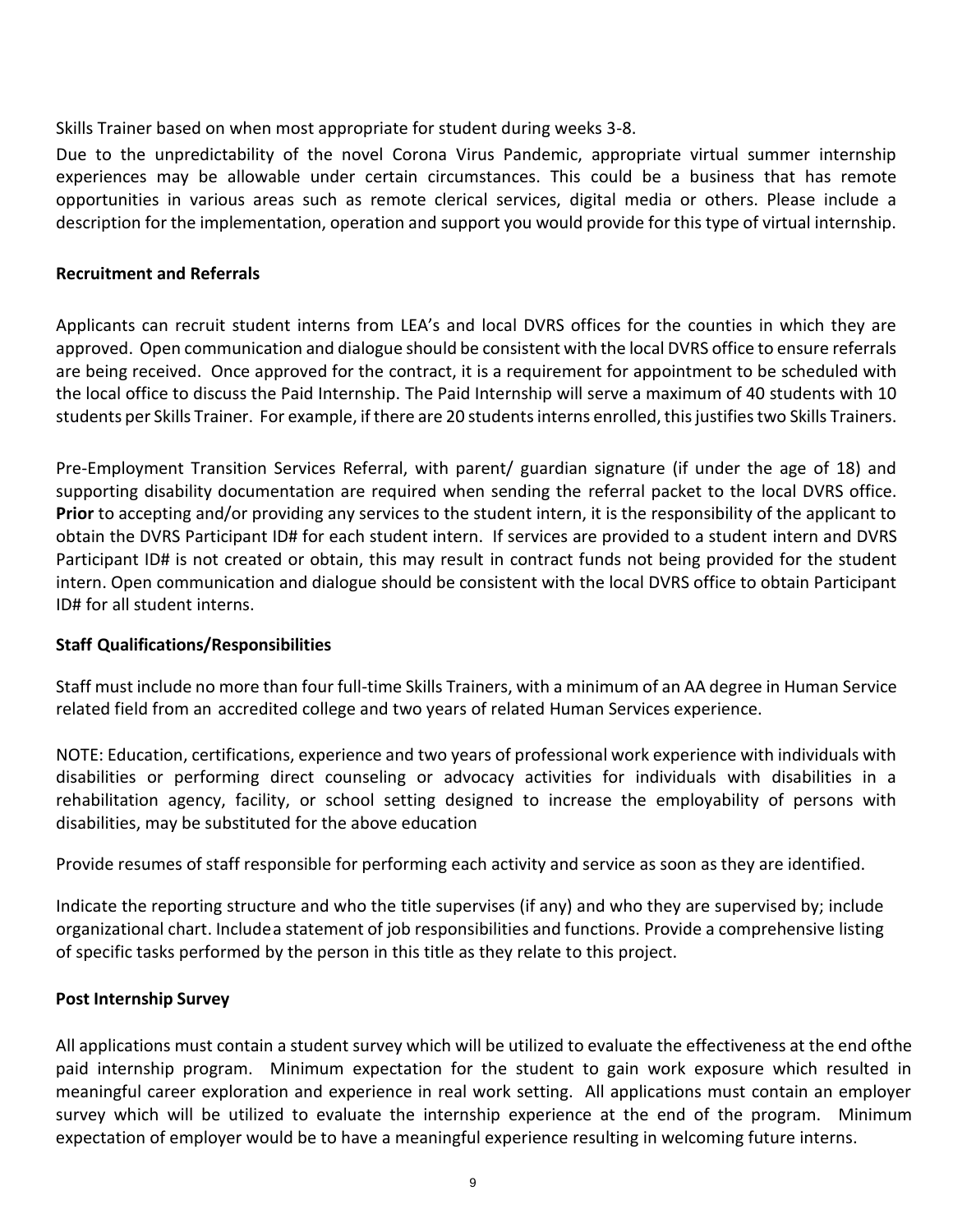## **Reporting**

Reporting must occur twice a month, using DVRS reporting forms in IGX and copies of timesheets. This information will be used to monitor and evaluate achievement of the contract deliverables. This report can be exported from IGX and will be due to the local DVRS office(s)/counselor and copies to the Program Planning and Development Specialist no later than 10 working days after the end of the month. In addition, a monthly invoice, expenditure report and profit loss statement will be due by the 10th of each month detailing all expenses incurred during the prior month. Attach receipts of all purchases made. Awarded entities will be paid on a prior monthcost reimbursement method, after the invoice has been submitted to, and approved by NJDOL.

Since three out of five core Pre-Employment Transition Services are being provided, include how applicant will provide sufficient documentation of each of the required Pre-Employment Transition Services for each student served and the corresponding minimum required data elements (participant ID, disability documentation). Also, since this is a purchased services, applicants need to provide cost per student, per service provided. Applicant will need to describe how they will cost allocate in order for DVRS to report properly the cost per service per student.

## **Budget/Financial**

Applicants are required to submit **a line item budget and written narrative for costs identified in the budget. The written narrative should describe in detail how the line item costs were developed.** The budget may include funding for **four full-time Skills Trainers** to provide internship site development, work readiness and job exploration services, internship placement and skills training.

In addition, wages of the students should be estimated at minimum wage or above. [https://www.nj.gov/labor/forms\\_pdfs/wagehour/minimumwage\\_postcard.pdf.](https://www.nj.gov/labor/forms_pdfs/wagehour/minimumwage_postcard.pdf)

If a student intern needs more individualized supportive services (e.g., job coaching, travel expenses, or assistive technology - specifically purchased for the student), student intern would need to apply and be **determined eligible**for VR services and have an approved Individualized Plan for Employment (IPE) (federal guidance).

Administrative expenses should not exceed 15% of the total.

## **Non-Allowable Expenses:**

1. Funds used for purposes outside of the request for proposal or specific provisions set forth by DVRS are strictly prohibited. In addition, funds from this contract cannot be allocated for the purposes listed below:

- a) Expenditures which personally benefit staff of vendors.
- b) Expenditures for entertainment purposes.
- c) Utilizing the funds to reimburse already provided services from another source.
- d) Expenditures for political purposes, i.e. campaigning, advocating, propaganda, etc.
- e) DVRS may require repayment for all funds used inappropriately from contracted vendor and may disallow future funding for recipients that violate spending requirements.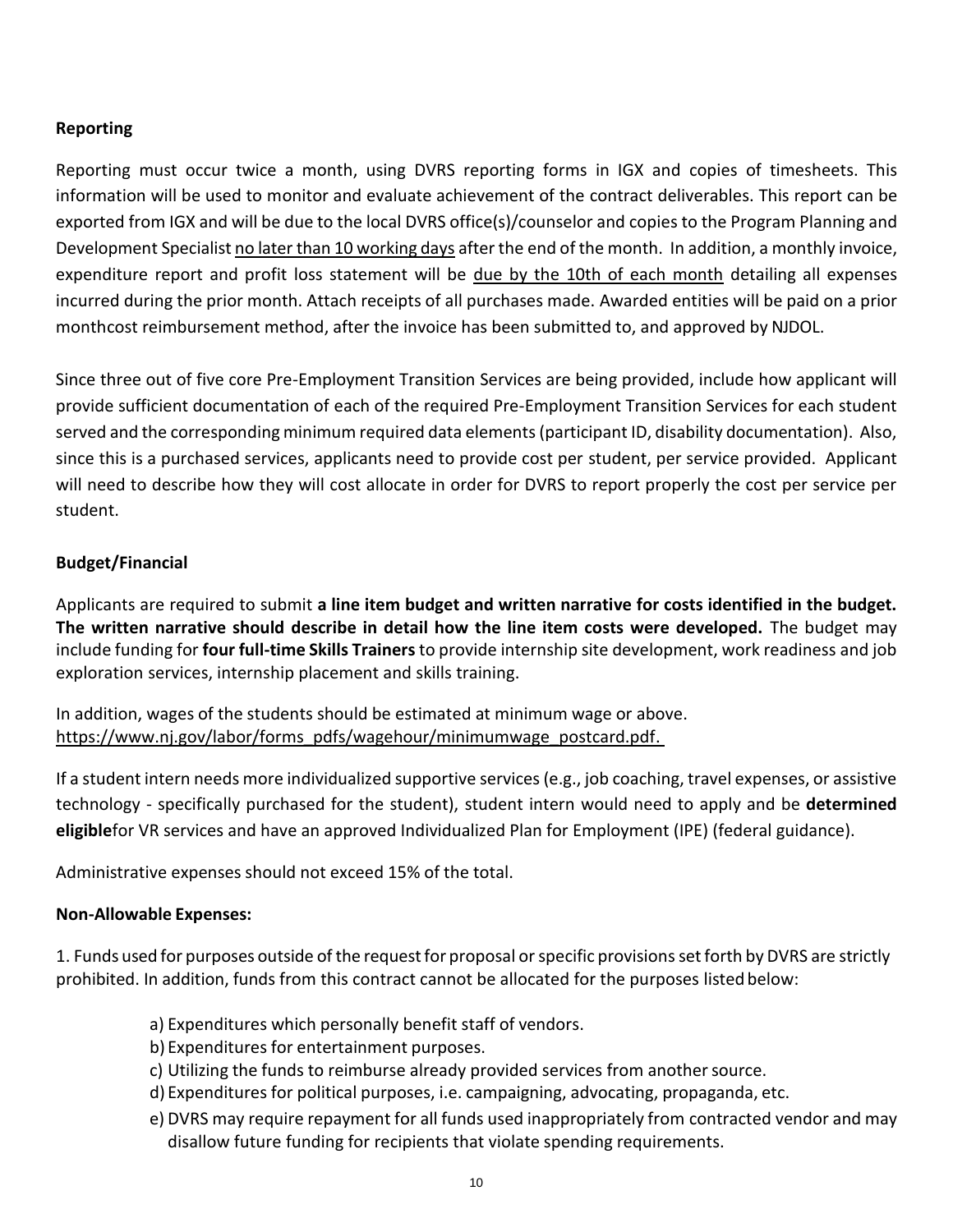2. Funds used for the purchase of a building are prohibited. However, applicant's may include building and space rental costs dedicated to provide Pre-Employment Transition Services to students in their proposals. Space and rental costs must be reasonable and proportionate to the services delivered/students served and will be evaluated by the review committee. Occupancy can cover the time student interns are onsite; Weeks one and two and Week nine. Report writing is not a cost covered under occupancy. Occupancy costs are reimbursed as \$265 per sq. ft.

3. Funds used to purchase food and beverages for events and/or students are prohibited.

4. Services designed to place students in long term/permanent jobs and job coaching services are unallowable under this contract. These services can only be utilized under an alternate funding source which qualifies as a traditional vocational rehabilitation service.

5. Extensions will not be approved for continued recruitment, only for student interns actively participating to complete the work-based learning experience paid internship experience, workplace readiness training followup week and post internship survey.

6. Budget modifications for line item changes cannot be taken from student salary line item.

7. Extension requests must be provided to your contact manager no less than 60 days prior to the contract end date.

## **H. COVID-19 and Adherence to CDC Guidelines**

DVRS is aware of the impact of the current COVID-19 pandemic on Pre-ETS providers, schools and students. Should vendors need to curtail any of the specific Pre-ETS please report any such changes to the local office(s), Toni Scott, [Toni.Scott@dol.nj.gov,](mailto:Toni.Scott@dol.nj.gov) and the Program Planning and Development Specialist assigned to oversee your agency's contract.

We ask that if face to face contact is necessary that you follow the CDC guidelines and all necessary precautions including physical distancing and utilization of Personal Protective Equipment (PPE).

## <https://www.cdc.gov/coronavirus/2019-ncov/community/index.html>

DVRS will not recommend or approve meetings with students through social media platforms such as Facebook, Twitter, and/or Instagram as there may be significant issues around security, confidentiality, and HIPPA compliance. DVRS will authorize the continuation of authorized services not required to be done at a work site such as Job Readiness via teleconferencing, face time, and other platforms that are HIPPA compliant.Providers need to indicate the specific platforms and methods that will be instituted for service delivery. In selecting a virtual format, we strongly recommend that you consider: Security vulnerability, confidentiality, accessibility, reliability and connective quality. Please see the HIPAA related guidance below.

[https://www.hhs.gov/hipaa/for-professionals/special-topics/emergency-preparedness/notification](https://www.hhs.gov/hipaa/for-professionals/special-topics/emergency-preparedness/notification-enforcement-discretion-telehealth/index.html)[enforcement-discretion-telehealth/index.html](https://www.hhs.gov/hipaa/for-professionals/special-topics/emergency-preparedness/notification-enforcement-discretion-telehealth/index.html)

## **I. Address to Which Proposals Must Be Submitted**

The responsibility for a timely submission rests with the applicant. Applications are submitted online, via SAGE at [https://njdol.intelligrants.com.](https://njdol.intelligrants.com/) NJDOL must receive a completed application by **March 25, 2022. NJDOL will not accept and cannot evaluate for funding consideration an incomplete application or one received after this deadline.**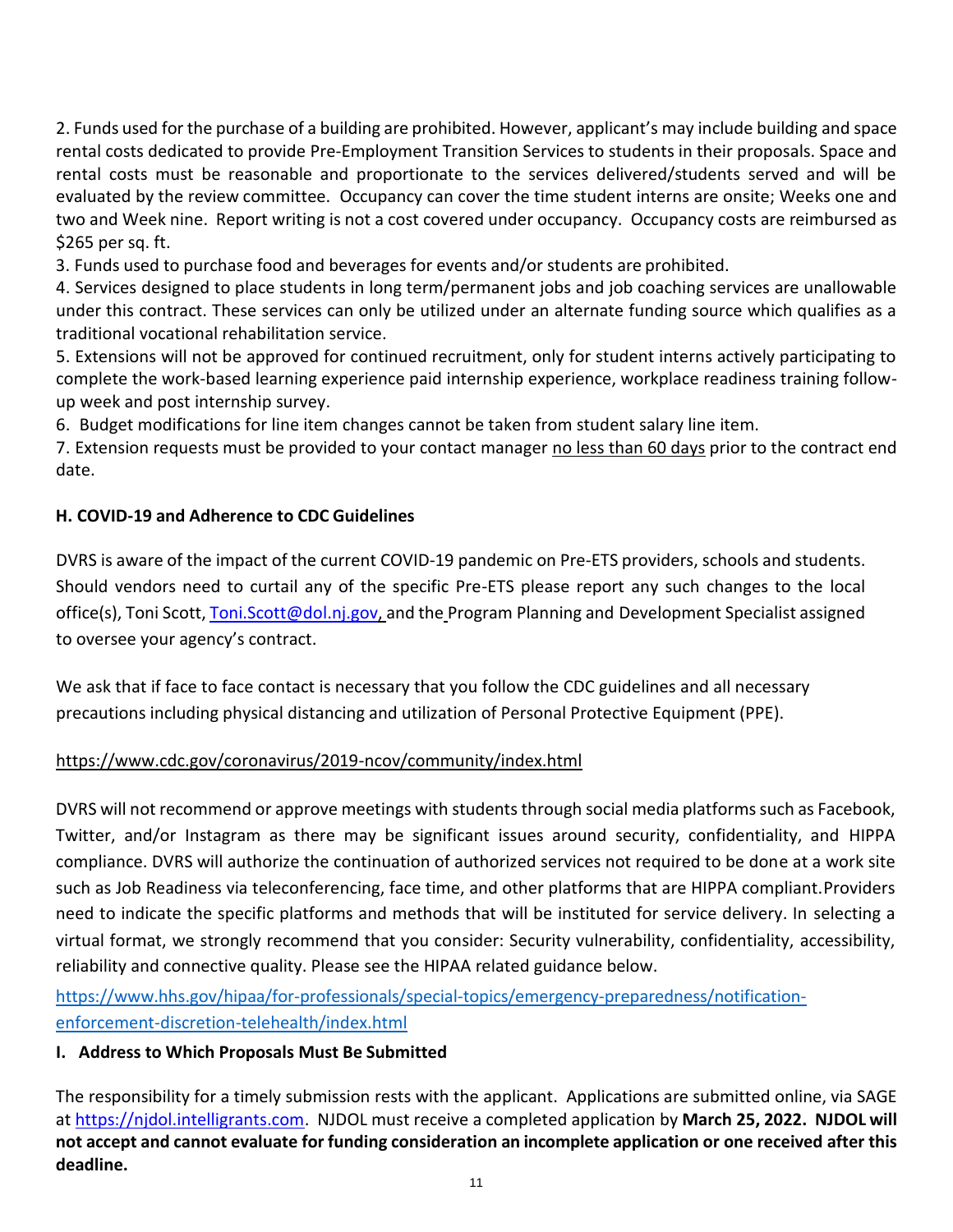## **J. Technical Assistance Q&A**

## **Please e-mail questions you would like addressed to [Toni.Scott@dol.nj.gov](mailto:Toni.Scott@dol.nj.gov) by March 13, 2022 Technical Assistance Sessions on:**

Technical Assistance Sessions on Zoom will be on the following dates. Please click on Zoom link to register in advance for your preferred session. If accommodations are needed, contact [Toni.Scott@dol.nj.gov](mailto:Toni.Scott@dol.nj.gov) as soon as possible.

Mar 14, 2022 10:30am- 12:30pm Register in advance for this meeting: <https://www.zoomgov.com/meeting/register/vJItceirqjgoEgFce6WpPR42erA1E6lEoig>

Mar 15, 2022 01:00pm- 3:00pm Register in advance for this meeting: [https://www.zoomgov.com/meeting/register/vJIscuyprTMqHxxwtfmXPDdokeW\\_gHb5MKE](https://www.zoomgov.com/meeting/register/vJIscuyprTMqHxxwtfmXPDdokeW_gHb5MKE)

After registering, you will receive a confirmation email containing information about joining the meeting.

## **K. Date of Applicant Notification**

All applications are subject to the NJDOL review and final approval by the Commissioner of the DOL. It is anticipated that the successful proposal will be notified **by April 11, 2022.**

\*Disclaimer: Prior to any advertising of vendor's Pre-ETS program to the public, the assigned PPDS contract manager must be notified. All advertising must include source of contract funding.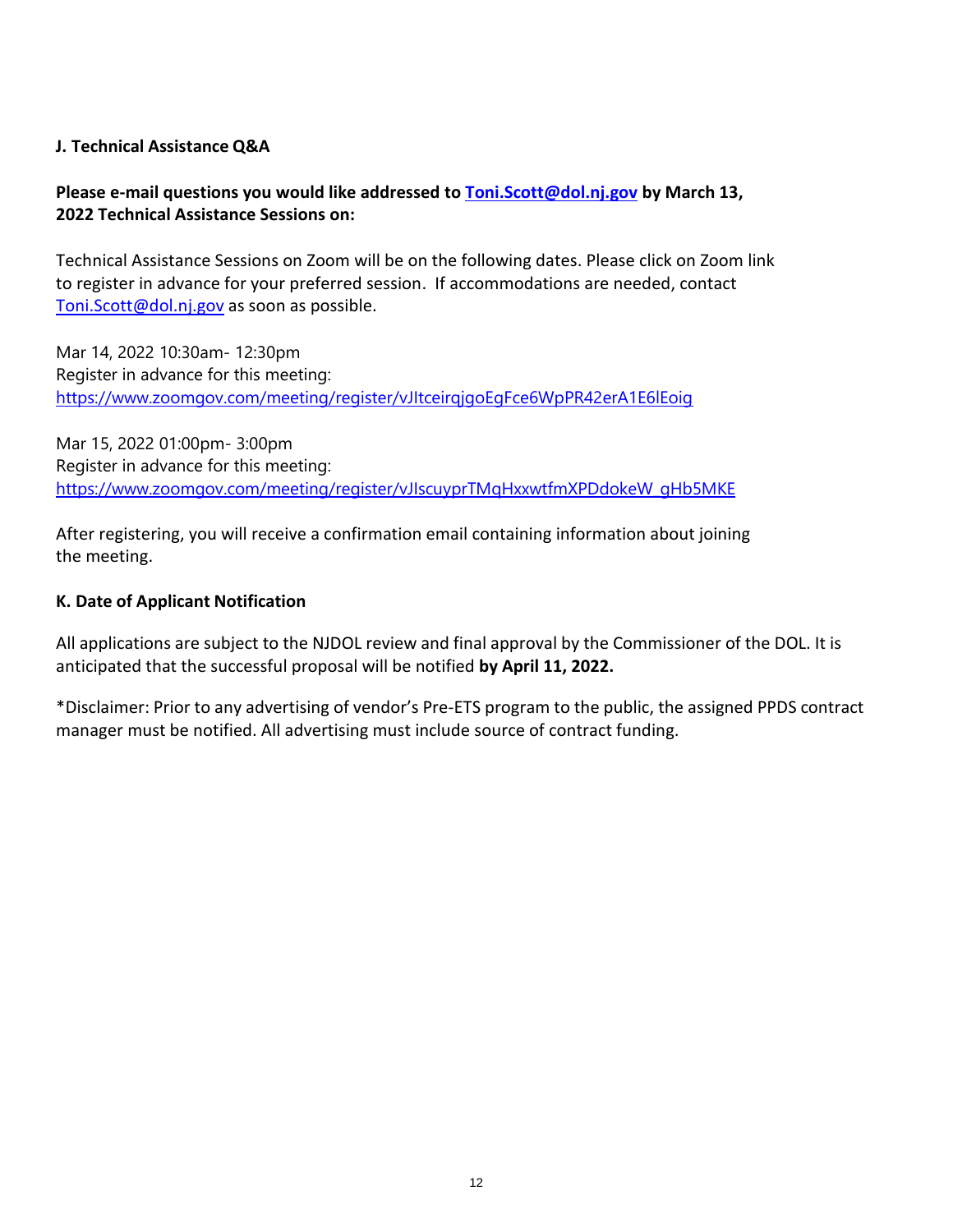## **ATTACHMENT A**

|                                                                                                                                                                                 |                                                                                  | <b>Appendix - Proposal Forms</b> |                                                                                                                                                                                                                                                                                   |
|---------------------------------------------------------------------------------------------------------------------------------------------------------------------------------|----------------------------------------------------------------------------------|----------------------------------|-----------------------------------------------------------------------------------------------------------------------------------------------------------------------------------------------------------------------------------------------------------------------------------|
| NEW JERSEY DEPARTMENT OF LABOR                                                                                                                                                  |                                                                                  |                                  |                                                                                                                                                                                                                                                                                   |
|                                                                                                                                                                                 |                                                                                  | NOTICE OF CONTRACT OPPORTUNITY   |                                                                                                                                                                                                                                                                                   |
| <b>SECTION I:</b>                                                                                                                                                               |                                                                                  |                                  |                                                                                                                                                                                                                                                                                   |
|                                                                                                                                                                                 | TITLE OF NGO: Paid Internships - Pre-Employment Transition Services              |                                  |                                                                                                                                                                                                                                                                                   |
| DEPARTMENT: New Jersey Department of Labor                                                                                                                                      |                                                                                  |                                  |                                                                                                                                                                                                                                                                                   |
| <b>SECTION II:</b>                                                                                                                                                              |                                                                                  |                                  |                                                                                                                                                                                                                                                                                   |
|                                                                                                                                                                                 |                                                                                  |                                  | <b>FEIN/EIN</b> NAICS Number DUNS Number:                                                                                                                                                                                                                                         |
|                                                                                                                                                                                 |                                                                                  |                                  |                                                                                                                                                                                                                                                                                   |
|                                                                                                                                                                                 |                                                                                  |                                  |                                                                                                                                                                                                                                                                                   |
| COUNTY:                                                                                                                                                                         |                                                                                  |                                  |                                                                                                                                                                                                                                                                                   |
|                                                                                                                                                                                 | PRIMARY CONTACT (Please print or type name): ___________________________________ |                                  |                                                                                                                                                                                                                                                                                   |
|                                                                                                                                                                                 |                                                                                  |                                  |                                                                                                                                                                                                                                                                                   |
|                                                                                                                                                                                 | TOTAL AMOUNT OF FUNDS REQUESTED: \$                                              |                                  |                                                                                                                                                                                                                                                                                   |
| awarded.                                                                                                                                                                        |                                                                                  |                                  | APPLICATION CERTIFICATION: To the best of my knowledge and belief, the information contained in the application is true and correct.<br>The document has been duly authorized by the governing body of this agency, and we will comply with the attached assurances if funding is |
|                                                                                                                                                                                 | SIGNATURE OF CHIEF EXECUTIVE OFFICER OF APPLICANT OR EQUIVALENT OFFICER          |                                  |                                                                                                                                                                                                                                                                                   |
|                                                                                                                                                                                 |                                                                                  |                                  |                                                                                                                                                                                                                                                                                   |
| Name                                                                                                                                                                            |                                                                                  |                                  |                                                                                                                                                                                                                                                                                   |
| (Please print or type name)                                                                                                                                                     |                                                                                  |                                  |                                                                                                                                                                                                                                                                                   |
|                                                                                                                                                                                 | WILL RESULT IN THE APPLIATION BEING ELIMINATED FROM CONSIDERATION.               |                                  | *FAILURE TO INCLUDE A REQUIRED APPLICATION COMPONENT RENDERS THE APPLICATION INCOMPLETE AND                                                                                                                                                                                       |
| <b>SECTION III:</b><br><b>SEND OR DELIVER PROPOSALS TO:</b><br>NEW JERSEY DEPARTMENT OF LABOR<br><b>1 JOHN FITCH WAY</b><br>12TH FLOOR - P.O. BOX 398<br>TRENTON, NJ 08625-0398 | DIVISION OF VOCATIONAL REHABILITATION <b>ATTN: MARYANN TIESLER</b>               |                                  |                                                                                                                                                                                                                                                                                   |
|                                                                                                                                                                                 | applications must be received by: <b>March 25, 2022</b>                          |                                  |                                                                                                                                                                                                                                                                                   |
|                                                                                                                                                                                 | CAN BE SUBMITTED AFTER RECEIPT OF THIS APPLICATION.                              |                                  | NO LATE APPLICATIONS WILL BE ACCEPTED REGARDLESS OF THE DATE POSTMARKED. NO ADDITIONAL MATERIALS                                                                                                                                                                                  |
|                                                                                                                                                                                 |                                                                                  |                                  |                                                                                                                                                                                                                                                                                   |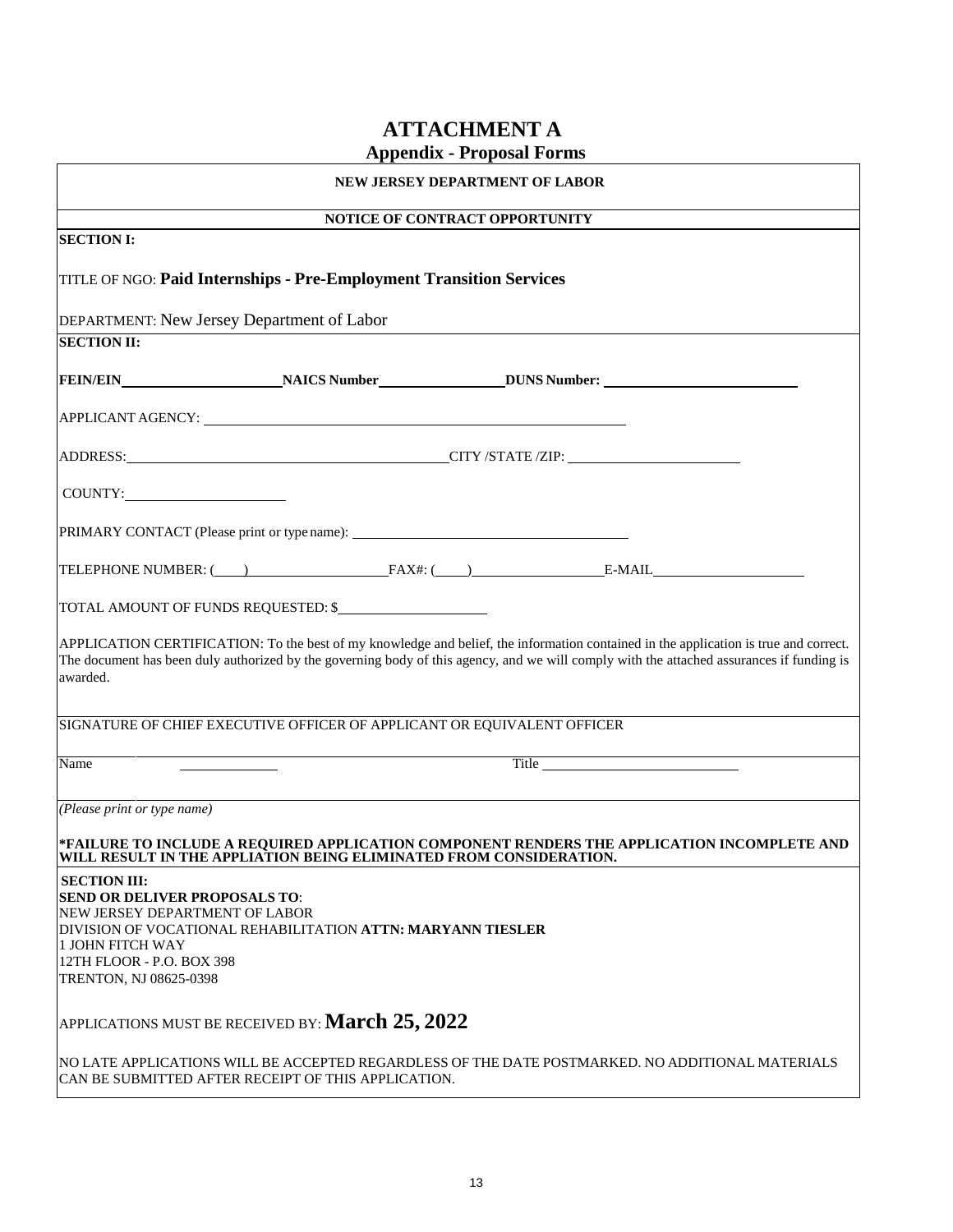## **ATTACHMENT B**

 $\overline{\phantom{a}}$ 

|                                                                |                                       |         | <b>Paid Internships - Pre-Employment Transition Services (Pre-ETS)</b> |
|----------------------------------------------------------------|---------------------------------------|---------|------------------------------------------------------------------------|
|                                                                | <b>New Jersey Department of Labor</b> |         |                                                                        |
|                                                                | <b>Budget Information Template</b>    |         |                                                                        |
| <b>Time Period:</b>                                            | $4/1/22 - 1/31/23$                    |         |                                                                        |
|                                                                |                                       |         | <b>Contract</b><br>No.                                                 |
| <b>Grantee/Vendor:</b>                                         | <b>Original Date: 4/1/22</b>          |         |                                                                        |
|                                                                |                                       |         | <b>Revised Date:</b>                                                   |
| <b>Cost Categories</b>                                         | <b>Administrative</b>                 | Program | <b>Total Costs</b>                                                     |
| Personnel                                                      |                                       |         |                                                                        |
| Fringe Benefits                                                |                                       |         |                                                                        |
| Paid Work Based Learning<br><b>Experiences (Student Wages)</b> |                                       |         |                                                                        |
| <b>Building/Space Rental</b>                                   |                                       |         |                                                                        |
| Transportation                                                 |                                       |         |                                                                        |
| Supplies                                                       |                                       |         |                                                                        |
| Miscellaneous                                                  |                                       |         |                                                                        |
| <b>Background Checks</b>                                       |                                       |         |                                                                        |
| Total                                                          |                                       |         |                                                                        |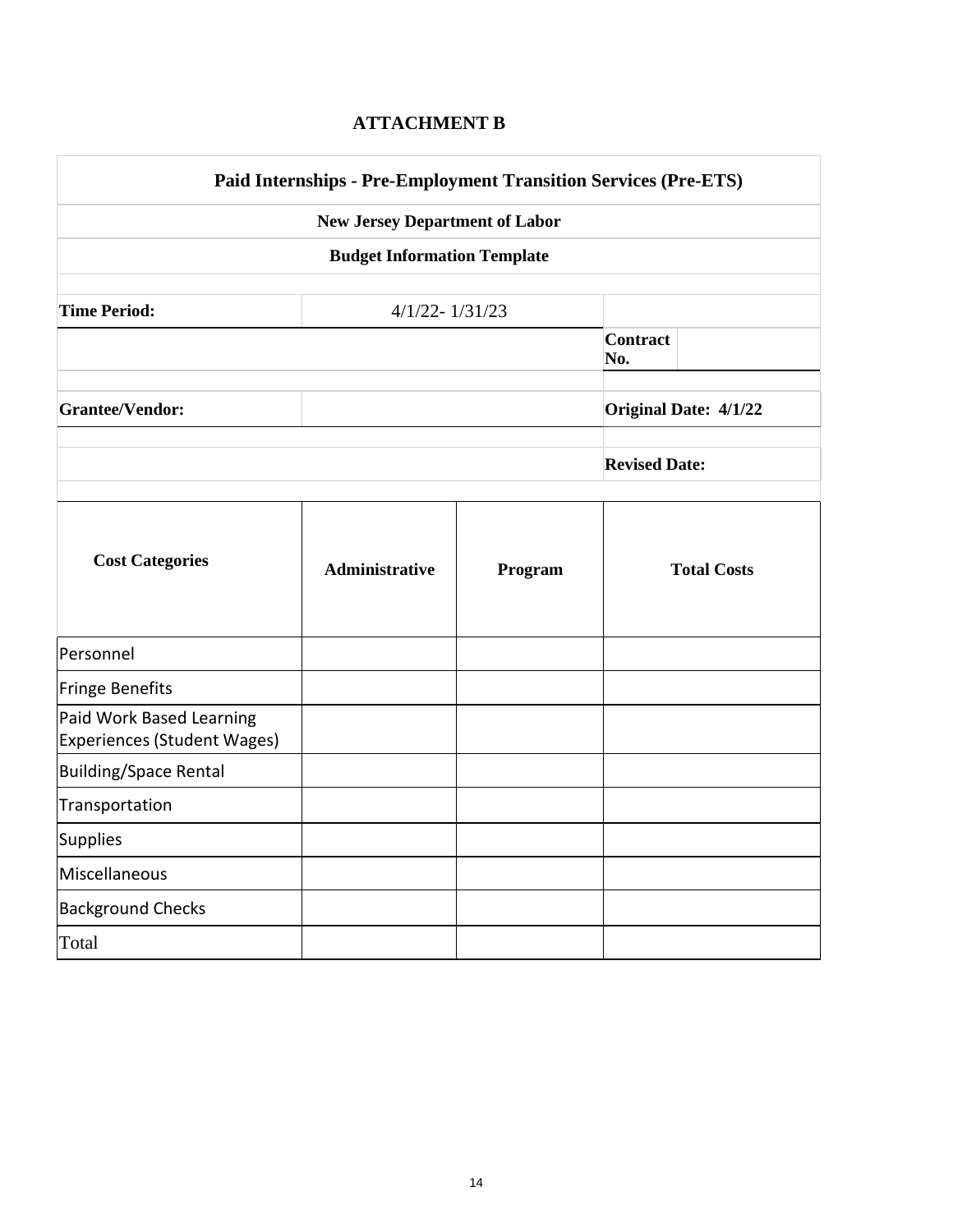## **Standard Assurances and Certifications**

#### **ASSURANCES AND CERTIFICATIONS**

The grantor will not award a grant where the grantee has failed to accept the ASSURANCES AND CERTIFICATIONS contained in this section. In performing its responsibilities under this agreement the grantee hereby certifies and assures that it will fully comply with the following:

- 1) Assurances Non-Construction Programs (SF 424 B)
- 2) Debarment and Suspension Certification (29 CFR Part 98)
- 3) Certification Regarding Lobbying (29 CFR Part 93)
- 4) Drug Free Workplace Certification (29 CFR Part 98)
- 5) Nondiscrimination and Equal Opportunity Assurance (29 CFR Part 38)
- 6) Uniform Administrative Requirements, Cost Principles, and Audit Requirement for Federal Awards (2 CFR Part200)

By signing the agreement, the grantee is providing the above assurances and certifications as detailed below:

#### **1) ASSURANCES NON-CONSTRUCTION PROGRAMS**

**NOTE:** Certain assurances may not be applicable to your project or program. If you have questions, please contact the grantor agency.

As the duly authorized representative of the applicant, I certify that the applicant:

- A) Has the legal authority to apply for federal assistance and the institutional managerial and financial capability (including funds sufficient to pay the non-federal share of project costs) to ensure proper planning, management and completion of the project described in this application.
- B) Will give the awarding agency, the Comptroller General of the United States, and if appropriate, the state, through any authorized representative, access to and the right to examine all records, books, papers or documents related to the award; and will establish a proper accounting system in accordance with generally accepted accounting principles or agency directives.
- C) Will establish safeguards to prohibit employees from using their positions for a purpose that constitutes or presents the appearance of personal or organizational conflict of interest, or personal gain.
- D) Will initiate and complete the work within the applicable time frame after receipt of approval of the awarding agency.
- E) Will comply with the Intergovernmental Personnel Act of 1970 (42 U.S.C. 4728-4763) relating to prescribed standards for merit systems for programs funded under one of the 19 statutes or regulations specified in Appendix A of Office of Personnel Management's Standards for a Merit System of Personnel Administration (5 CFR 900, Subpart F).
- F) Will comply with all federal statutes relating to nondiscrimination. These include, but are not limited to: (a) Title VI of the Civil Rights Act of 1964, 42 U.S.C. 2000d et seq. (P.L. 88-352) which prohibits discrimination on the basis of race, color or national origin; (b) Title IX of the Education Amendments of 1972, as amended (20 U.S.C. 1681-1683, and 1685-1686), which prohibits discrimination on the basis of sex; (c) section 504 of the Rehabilitation Act of 1973, as amended (29 U.S.C. 794), which prohibits discrimination on the basis of handicaps; (d) the Age Discrimination Act of 1975, as amended (42 U.S.C. 6101- 6107), which prohibits discrimination on the basis of age; (e) the Drug Abuse Office and Treatment Act of 1972, 21 U.S.C. 1101 et seq. (P.L. 92-255) as amended, relating to nondiscrimination on the basis of drug abuse; (f) the Comprehensive Alcohol Abuse and Alcoholism Prevention, Treatment and Rehabilitation Act of 1970, 21 U.S.C. 801 et seq. (P.L. 91-616) as amended, relating to nondiscrimination on the basis of alcohol abuse or alcoholism; (g) sections 523 and 527 of the Public Health Service Act (42 U.S.C. 290 dd-2), as amended, relating to confidentiality of alcohol and drug abuse patient records; (h) Title VIII of the Civil Rights Act of 1968 (42 U.S.C. 3601 et seq.), as amended, relating to nondiscrimination in the sale, rental or financing of housing; (i)the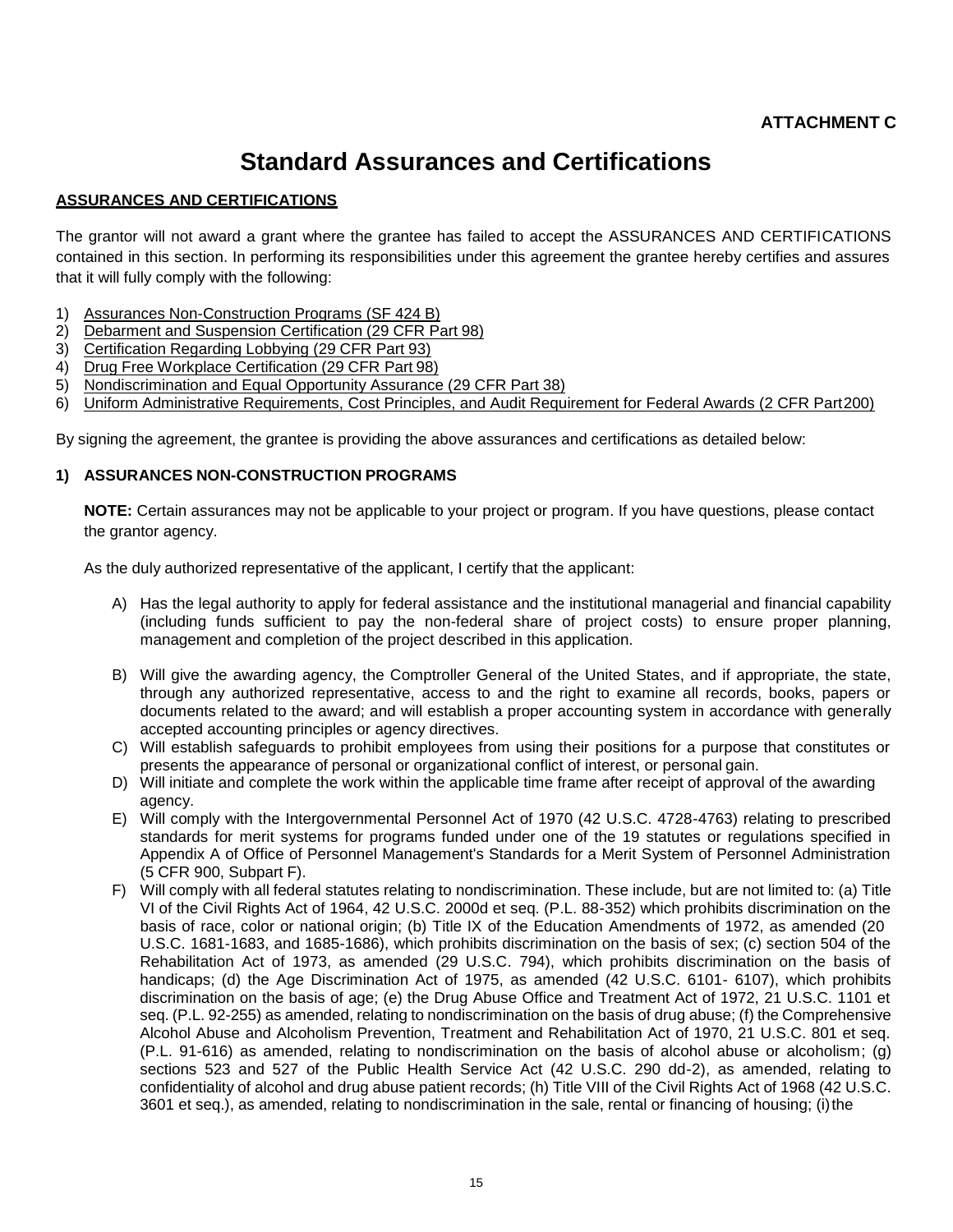- G) Genetic Information Nondiscrimination Act of 2008 which prohibits discrimination on the basis of genetic information; (j) any other nondiscrimination provisions in the specific statute(s) under which application for federal assistance is being made; and (k) the requirements of any other nondiscrimination statute(s) which may apply to the application.
- H) Will comply, or has already complied, with the requirements of Titles II and III of the Uniform Relocation Assistance and Real Property Acquisition Policies Act of 1970, 42 U.S.C. 4601 et seq. (P.L. 91-646) which provide for fair and equitable treatment of persons displaced or whose property is acquired as a result of federal or federally assisted programs. These requirements apply to all interests in real property acquired for project purposes regardless of federal participation in purchases.
- I) Will comply with the provisions of the Hatch Act (5 U.S.C. 1501-1508 and 7324-7328) which limit the political activities of employees whose principal employment activities are funded in whole or in part with federal funds.
- J) Will comply, as applicable, with the provisions of the Davis-Bacon Act (40 U.S.C. 276a to 276a-7), the Copeland Act (40 U.S.C. 276c and 18 U.S.C. 874) and the Contract Work Hours and Safety Standards Act (40.U.S.C. 327-333), regarding labor standards for federally assisted construction sub-agreements.
- K) Will comply, if applicable, with Flood Insurance Purchase Requirements of section 102(a) of the Flood Disaster Protection Act of 1973, 42 U.S.C. 4001 et seq. (P.L. 93-234) which requires recipients in a special flood hazard area to participate in the program and to purchase flood insurance if the total cost of insurable construction and acquisition is \$10,000 or more.
- L) Will comply with environmental standards which may be prescribed pursuant to the following: (a) institution of environmental quality control measures under the National Environmental Policy Act of 1969, 42 U.S.C. 4321 et seq. (P. L. 91-190) and Executive Order (EO) 11514; (b) notification of violating facilities pursuant to EO 11738; (c) protection of wetlands pursuant to EO 11990; (d) evaluation of flood hazards in flood plains in accordance with EO 11988; (e) assurance of project consistency with the approved state management program developed under the Coastal Zone Management Act of 1972 (16 U.S.C. 1451 et. seq.); (f) conformity of federal actions to state (Clear Air) implementation plans under section 176(c) of the Clear Air Act of 1955, as amended (42 U.S.C. 7401 et seq.); (g) protection of underground sources of drinking water under the Safe Drinking Water Act of 1974 as amended, 42 U.S.C. 300f et seq. (P.L. 93-523); and (h) protection of endangered species under the Endangered Species Act of 1973, as amended, 16 U.S.C. 1531 et seq. (P.L. 93-205).
- M) Will comply with the Wild and Scenic Rivers Act of 1968 (16 U.S.C. 1271 et seq.) related to protecting components or potential components of the national wild and scenic rivers system.
- N) Will assist the awarding agency in assuring compliance with section 106 of the National Historic Preservation Act of 1966, as amended (16 U.S.C. 470), EO 11593 (identification and protection of historic properties) and the Archaeological and Historic Preservation Act of 1974 (16 U.S.C. 469a-1 et seq.).
- O) Will comply with P.L. 93-348 regarding the protection of human subjects involved in research, development and related activities supported by this award of assistance.
- P) Will comply with the Laboratory Animal Welfare Act of 1966 (P.L. 89-544), as amended, (7 U.S.C. 2131 et seq.) pertaining to the care, handling and treatment of warm blooded animals held for research, teaching or other activities supported by this award of assistance.
- Q) Will comply with the Lead-Based Paint Poisoning Prevention Act (42 U.S.C. 4801 et seq.) which prohibits the use of lead-based paint in construction or rehabilitation of residence structures.
- R) Will cause to be performed the required financial and compliance audits in accordance with the Uniform Administrative Requirements, Cost Principles, and Audit Requirements for Federal Awards (78 FR78589).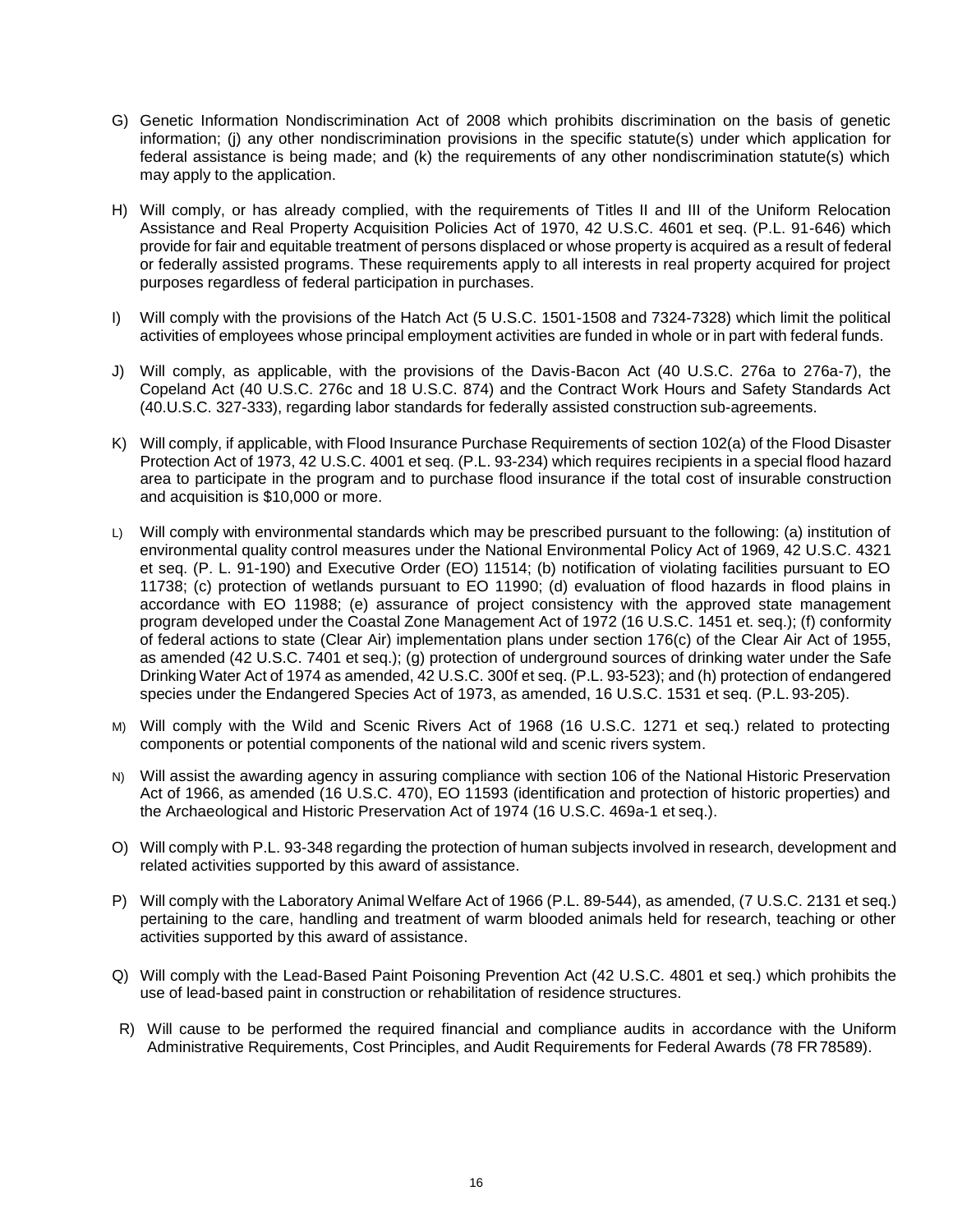- S) Will comply with all applicable requirements of all other federal laws, executive orders, regulations and policies governing this program.
- T) Will comply with the Federal Funding Accountability and Transparency Act requiring recipients and subrecipients of federal financial assistance to obtain a Data Universal Numbering System (DUNS) number and will report the DUNS number to the grantor as a condition of receiving a federal grant or award. Furthermore, the grantee must be registered in the federal System for Award Management (SAM) and continue to maintain an active SAM registration with current information at all times during which the term of this grant or award is in effect. Furthermore, no grant, award, sub-grant will be made by the grantee to another party if said party is listed in the Excluded Parties List System in the federal SAM.

#### **2) CERTIFICATION REGARDING DEBARMENT, SUSPENSION AND OTHER RESPONSIBILITY MATTERS**

As required byEO 12549, Debarment and Suspension, and implemented at 34 CFR Part 85, for prospective participants in primary covered transactions, as defined at 34 CFR Part 85, sections 85.105 and 85.110.

The prospective primary participant certifies to the best of its knowledge and belief that it and its principals:

- A) Are not presently debarred, suspended, proposed for debarment, declared ineligible or voluntarily excluded from covered transactions by any federal department or agency or the state of New Jersey.
- B) Have not within a three year period preceding this proposal been convicted or had a civil judgment rendered against them for commission of fraud or a criminal offense in connection with obtaining, attempting to obtain or performing a public (federal, state or local) transaction or grant under a public transaction; violation of federal or state antitrust statutes or commission of embezzlement theft, forgery, bribery, falsification or destruction of records, making false statements or receiving stolen property.
- C) Are not presently indicted or otherwise criminally or civilly charged by a government entity (federal, state or local) with commission of any of the offenses enumerated in paragraph B of this certification; and have not within a three-year period preceding this application/proposal had one or more public transactions (federal, state or local) terminated for cause or default.
- D) Where the prospective primary participant is unable to certify to any of the statements in this certification, such prospective participant shall attach an explanation to this proposal (or plan).
- E) Are not listed in the Excluded Parties List System in the federal SAM.

#### **3) CERTIFICATION REGARDING LOBBYING**

As required by 31 U.S.C. 1352 and implemented at 34 CFR Part 82, for the persons entering into a grant or cooperative agreement over \$100,000, as defined at 34 CFR Part 82, sections 82.105 and 82.110 that applicant certifies that:

The undersigned (i.e., grantee signatory) certifies, to the best of his or her knowledge and belief that:

- A) No federal appropriated funds have been paid or will be paid, by or on behalf of the undersigned, to any person for influencing or attempting to influence an officer or employee of Congress, or an employee of a member of Congress in connection with the awarding of any federal grant, the making of any federal grant, the makingof any federal loan, the entering into of any cooperative agreement and the extension, continuation, renewal, amendment or modification of any federal grant, grant loan or cooperative agreement.
- B) If any funds other than federal appropriated funds have been paid or will be paid to any person for influencing or attempting to influence an officer or employee of any agency, a member of Congress, an officer or employee of Congress or an employee of a member of Congress in connection with this federal grant, grant, loan or cooperative agreement, the undersigned shall complete and submit Standard Form - LLL, Disclosure Form to Report Lobbying, in accordance with its instructions.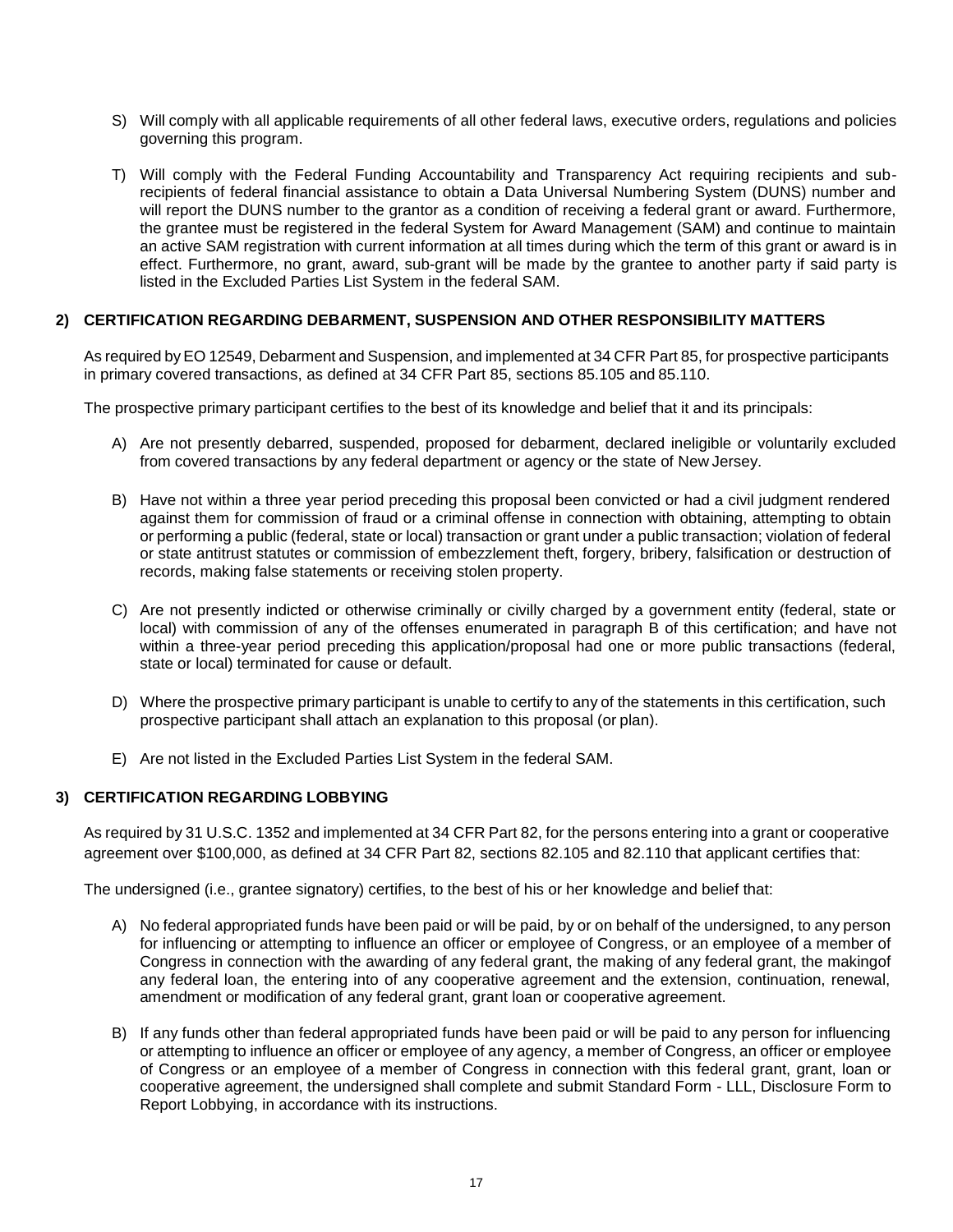C) The undersigned shall require that the language of this certification be included in the award documents for all subawards at all tiers (including subcontracts, subgrants and contracts under grants, loans and cooperative agreements) and that all subrecipients shall certify and disclose accordingly. This certification is a material representation of fact upon which reliance was placed when this transaction was made or entered into. Submission of this certification is a prerequisite for making or entering into this transaction imposed by 31 U.S.C 1352. Any person who fails to file the required certification shall be subject to a civil penalty of not less than \$10,000 and not more than \$100,000 for each such failure.

#### **4) CERTIFICATION REGARDING DRUG-FREE WORKPLACE REQUIREMENTS**

As required by the Drug-Free Workplace Act of 1988, and implemented at 34 CFR Part 85, Subpart F, for grantees as defined at 34 CFR Part 85, sections 85.605 and 85.610.

The grantee certifies that it will or will continue to provide a drug-free workplace by:

- A) Publishing a statement notifying employees that the unlawful manufacture, distribution, dispensing, possession or use of a controlled substance is prohibited in the grantee's workplace and specifying the actions that will be taken against employees for violation of such prohibition.
- B) Establishing an ongoing drug-free awareness program to inform employees about:
	- 1) The dangers of drug abuse in the workplace;
	- 2) The grantee's policy of maintaining a drug-free workplace;
	- 3) Any available drug counseling, rehabilitation and employee assistance programs; and
	- 4) The penalties that may be imposed upon employees for drug abuse violations occurring in the workplace.
- C) Making it a requirement that each employee to be engaged in the performance of the grant be given a copy of the statement required by paragraph A.
- D) Notifying the employee in the statement required by paragraph A that as a condition of employment under the grant, the employee will:
	- 1) Abide by the terms of the statement; and
	- 2) Notify the employer in writing of his or her conviction for a violation of a criminal drug statute occurring in the workplace no later than five calendar days after such conviction.
- E) Notifying the agency in writing, within 10 calendar days after receiving notice under subparagraph (D)(2) from an employee or otherwise receiving actual notice of such conviction. Employers of convicted employees must provide notice, including position title, to every grant officer or other designee on whose grant activity the convicted employee was working, unless the federal agency has designated a central point for the receipt of such notices. Notice shall include the identification number(s) of each affected grant.
- F) Taking one of the following actions, within 30 calendar days of receiving notice under subparagraph (D)(2), with respect to any employee who is so convicted:
	- 1) Taking appropriate personnel action against such an employee, up to and including termination, consistent with the requirements of the Rehabilitation Act of 1973, as amended; or
	- 2) Requiring such employee to participate satisfactorily in a drug abuse assistance or rehabilitation program approved for such purposes by a federal, state or local health, law enforcement or other appropriate agency.
- G) Making a good faith effort to continue to maintain a drug-free workplace through implementation of paragraphs A, B, C, D, E and F.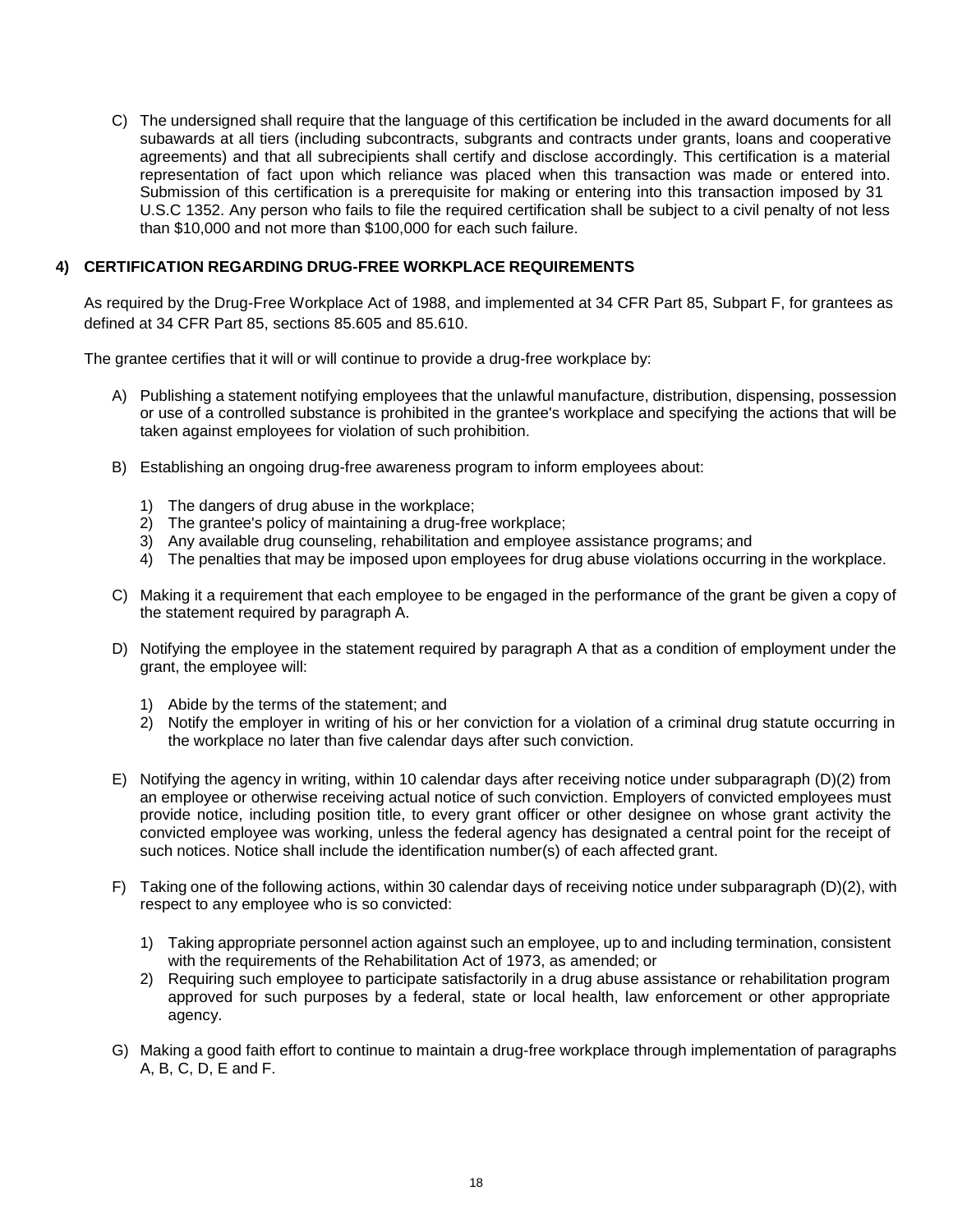#### **5) NONDISCRIMINATION AND EQUAL OPPORTUNITY ASSURANCE**

As a condition to the award of financial assistance from LWD, the grant applicant assures that it will comply fully with the nondiscrimination and equal opportunity provisions of the following laws:

- A) Title VI of the Civil Rights Act of 1964, as amended**,** which prohibits discrimination on the basis of race**,** color and national origin.
- B) Section 504 of the Rehabilitation Act of 1973, as amended, which prohibits discrimination against qualified individuals with disabilities.
- C) The Age Discrimination Act of 1975, as amended, which prohibits discrimination on the basis of age.
- D) Title IX of the Education Amendments of 1972, as amended, which prohibits discrimination on the basis of sex in educational programs.
- E) The Americans with Disabilities Act (P.L. 101-336) which prohibits discrimination based on disabilities in the areas of employment, public services, transportation, public accommodations and telecommunications. It requires all affected entities to provide *reasonable accommodation* to persons with disabilities.
- F) Section 188 of the Workforce Innovation and Opportunity Act of 2014 (WIOA), which prohibits discrimination against all individuals in the United States on the basis of race, color, religion, sex, national origin, age, disability, political affiliation or belief, and against beneficiaries on the basis of either citizenship/status as a lawfully admitted immigrant authorized to work in the United States or participation in any WIOA Title I-financially assisted program or activity.
- G) The grant applicant also assures that it will comply with 29 CFR Part 38 and all other regulations implementing the laws listed above. The grant applicant understands that the United States has the right to seek judicial enforcement of this assurance.

#### **6) UNIFORM ADMINISTRATIVE REQUIREMENTS, COST PRINCIPLES AND AUDIT REQUIREMENTS FOR FEDERAL AWARDS (2 CFR PART 200)**

As a condition to the award of Federal financial assistance, the recipient or subrecipient assures that it will fully abide by all regulations of 2 CFR Chapter I, Chapter II, Part 200

The grantee may insert in the space provided below the site(s) for the performance of work done in connection with the specific grant.

Place of Performance (Street address, city, county, state, ZIP code)

Check ( ) if there are workplaces on file that are not identified.

As the duly authorized representative of the applicant, I hereby certify that the applicant will comply with the above certifications.

**Printed Name and Title <b>Signature Signature** 

**Date**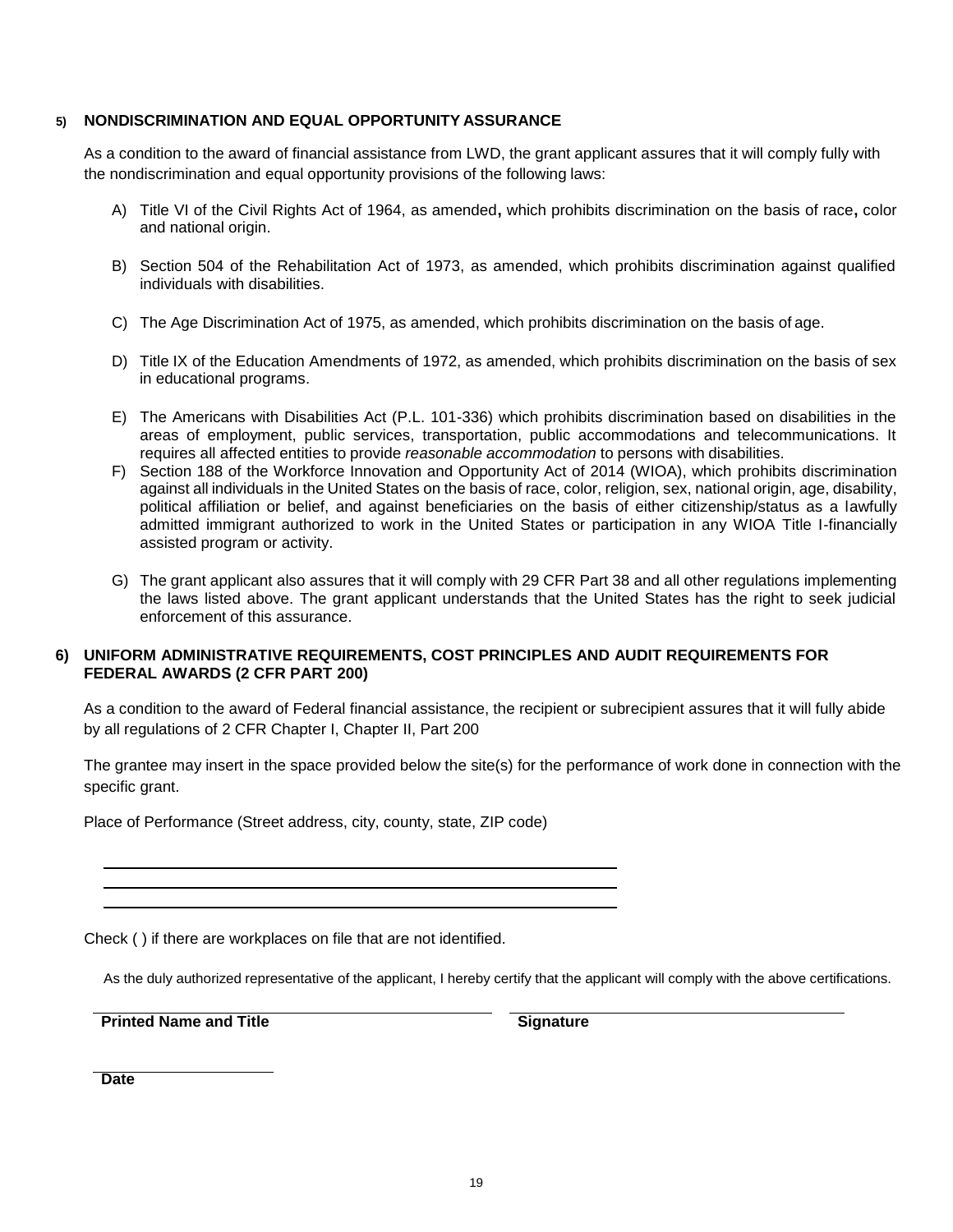## **General Provisions**

#### **DEFINITIONS**

For the purpose of this document, the following definitions apply:

- Grantor is defined as the New Jersey Department of Labor and Workforce Development, which is also referred to as LWD.
- Grantee is defined as any entity in direct receipt of funds by written instrument from LWD.
- Subgrantee is defined as any entity in receipt of funds from a grantee.
- Agreement refers to the grant with LWD, the General Provisions, and where applicable, the Standard Assurances and Certifications.

#### **1) COMPLIANCE WITH EXISTING LAWS**

- A) The grantee agrees to comply with all federal, state and municipal laws, rules and regulations generally applicable to the activities in which the grantee is engaged in performance of this agreement.
- B) These laws, rules and regulations include, but are not limited to the following:
	- 1) Federal Office of Management and Budget (OMB) documents: [http://www.whitehouse.gov/omb/circulars.](http://www.whitehouse.gov/omb/circulars)
	- 2) New Jersey Department of the Treasury, Office of Management and Budget documents:
		- (a) Circular Letter 15-08-OMB, Single Audit Policy for Recipients of Federal Grants, State Grants and State Aid: [http://www.state.nj.us/infobank/circular/cir1508\\_omb.pdf.](http://www.state.nj.us/infobank/circular/cir1508_omb.pdf)
		- (b) State Grant Compliance Supplement: [http://www.state.nj.us/treasury/omb/publications/grant/index.shtml.](http://www.state.nj.us/treasury/omb/publications/grant/index.shtml)
	- 3) State Affirmative Action Legal Citations: The grantee agrees to comply with and to require subgrantees to comply with N.J.A.C. 17:27, applicable provisions of N.J.S.A. 10:5 et al., P.L. 1975, c. 127 and all implementing regulations.

Customized Training - Where funding is provided in whole or in part from the Workforce Development Partnership (WDP) fund, the grantee assures and agrees that it will fully comply with the requirements of the New Jersey Employment and Workforce Development Act (P.L. 1992 c. 43) and state regulations and directives governing this program. These requirements include the following assurances:

- 1) The grantee assures that it will fully comply with all federal and state laws regarding child labor, wages, workplace and classroom safety, health standards and other laws.
- 2) The grantee agrees that if it relocates outside New Jersey or outsources employee positions within three years following the end date of the customized training grant, the grantee will promptly notify LWD and refund all money to LWD, including payments made to any subgrantee on its behalf.
- 3) The grantee agrees to retain only service providers located in the state of New Jersey to provide the customized training services funded under this agreement.

Failure to comply with the laws, rules and regulations shall be grounds for termination of this agreement.

#### **2) NONDISCRIMINATION AND EQUAL OPPORTUNITY**

The grantee agrees to comply with the nondiscrimination and equal opportunity provisions of the following laws:

1) Section 188 of the Workforce Innovation and Opportunity Act (WIOA), which prohibits discrimination against all individuals in the United States on the basis of race, color, religion, sex, national origin, age, disability, political affiliation or belief and against beneficiaries on the basis of either citizenship/status as a lawfully admitted immigrant authorized to work in the United States or participation in any WIOA financially-assisted program or activity.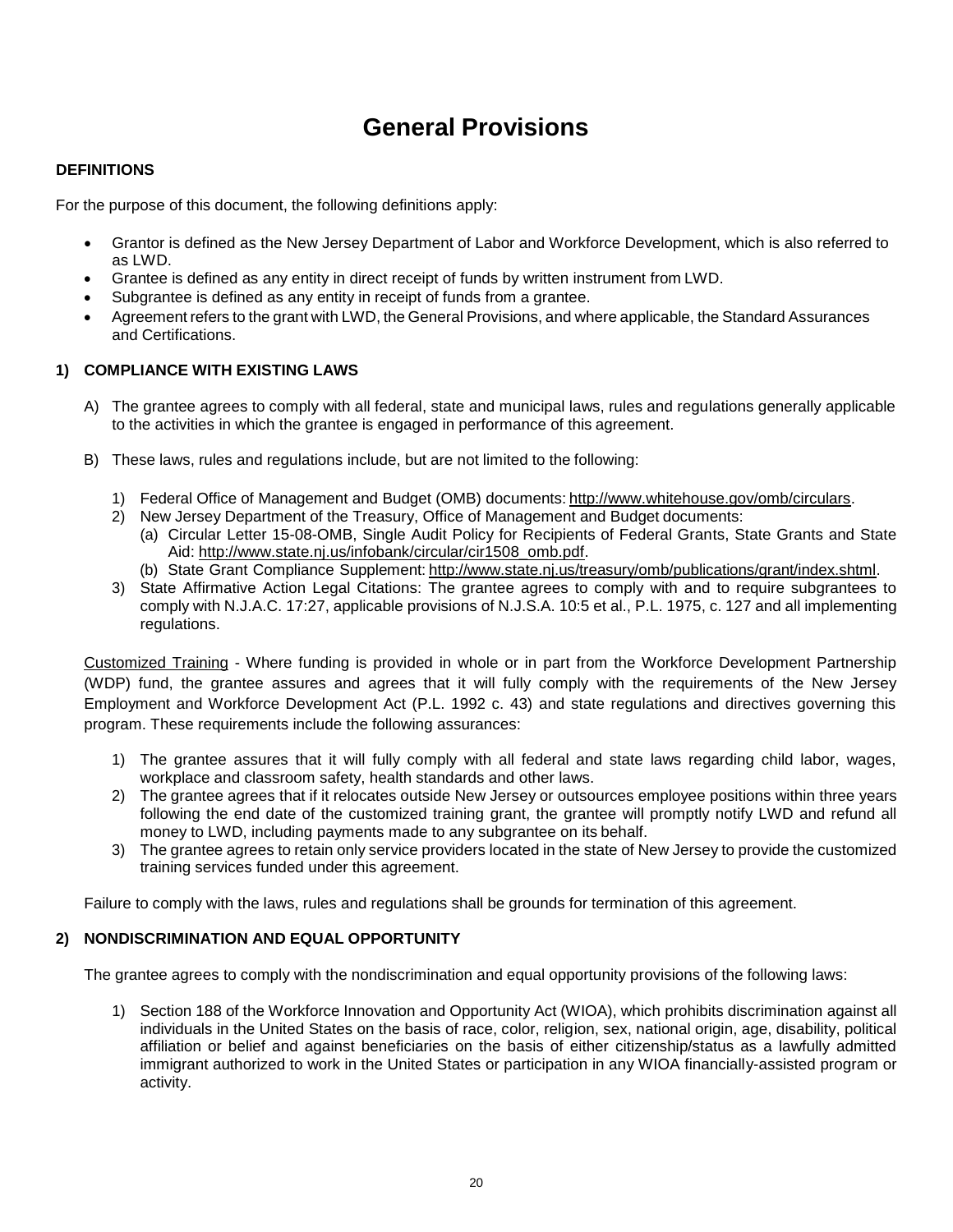- 2) Title VI of the Civil Rights Act of 1964, as amended, which prohibits discrimination on the basis of race, color and national origin.
- 3) Section 504 of the Rehabilitation Act of 1973, as amended, which prohibits discrimination against qualified individuals with disabilities.
- 4) The Age Discrimination Act of 1975, as amended, which prohibits discrimination on the basis of age.
- 5) Title IX of the Education Amendments of 1972, as amended which prohibits discrimination on the basis of sex in educational programs.
- 6) The Americans with Disabilities Act (P.L. 101-336) which prohibits discrimination based on disabilities in the areas of employment, public services, transportation, public accommodations and telecommunications. It requires all affected entities to provide reasonable accommodation to persons with disabilities.
- 7) The Genetic Information Nondiscrimination Act of 2008 which prohibits discrimination on the basis of genetic information.
- 8) Any other nondiscrimination provisions in the specific statute(s) under which application for federal assistance is being made and the requirements of any other nondiscrimination statute(s) which may apply to the application.

The grantee also assures that it will comply with 29 CFR Part 38 and all other regulations implementing the laws listed above.

## **3) SPECIAL GRANT CONDITIONS FOR HIGH RISK GRANTEES**

- A) A grantee may be considered high risk if LWD determines that a grantee:
	- 1) Has a history of unsatisfactory performance;
	- 2) Is not financially stable;
	- 3) Has a financial management system which does not meet the standards set forth in section 4;
	- 4) Has not conformed to terms and conditions of previous awards; and
	- 5) Is otherwise not responsible.
- B) When LWD determines that an award will be made; special conditions and/or restrictions shall correspond to the high risk condition and shall be included in the award. Special conditions and/or restrictions mayinclude:
	- 1) Payment on a reimbursement basis;
	- 2) Withholding authority to proceed to the next phase until receipt or evidence of acceptable performance within a given funding period;
	- 3) Requiring additional, more detailed financial reports;
	- 4) Additional project monitoring;
	- 5) Requiring the grantee to obtain technical or management assistance; and
	- 6) Establishing additional prior approvals.
- C) If LWD decides to impose such special conditions and/or restrictions, an LWD official will notify the grantee as soon as possible, in writing, of:
	- 1) The nature of the special conditions and/or restrictions;
	- 2) The reason(s) for imposing the special conditions and/or restrictions;
	- 3) The corrective actions that must be taken before the special conditions and/or restrictions will be removed by LWD and the time allowed for completing the corrective actions; and
	- 4) The method of requesting reconsideration of the special conditions and/or restrictions imposed.

#### **4) FINANCIAL MANAGEMENT SYSTEM**

- A) The grantee shall be responsible for maintaining an adequate financial management system and will immediately notify LWD when the grantee cannot comply with the requirements established in this section of thegrant.
- B) The grantee's financial management system shall provide for: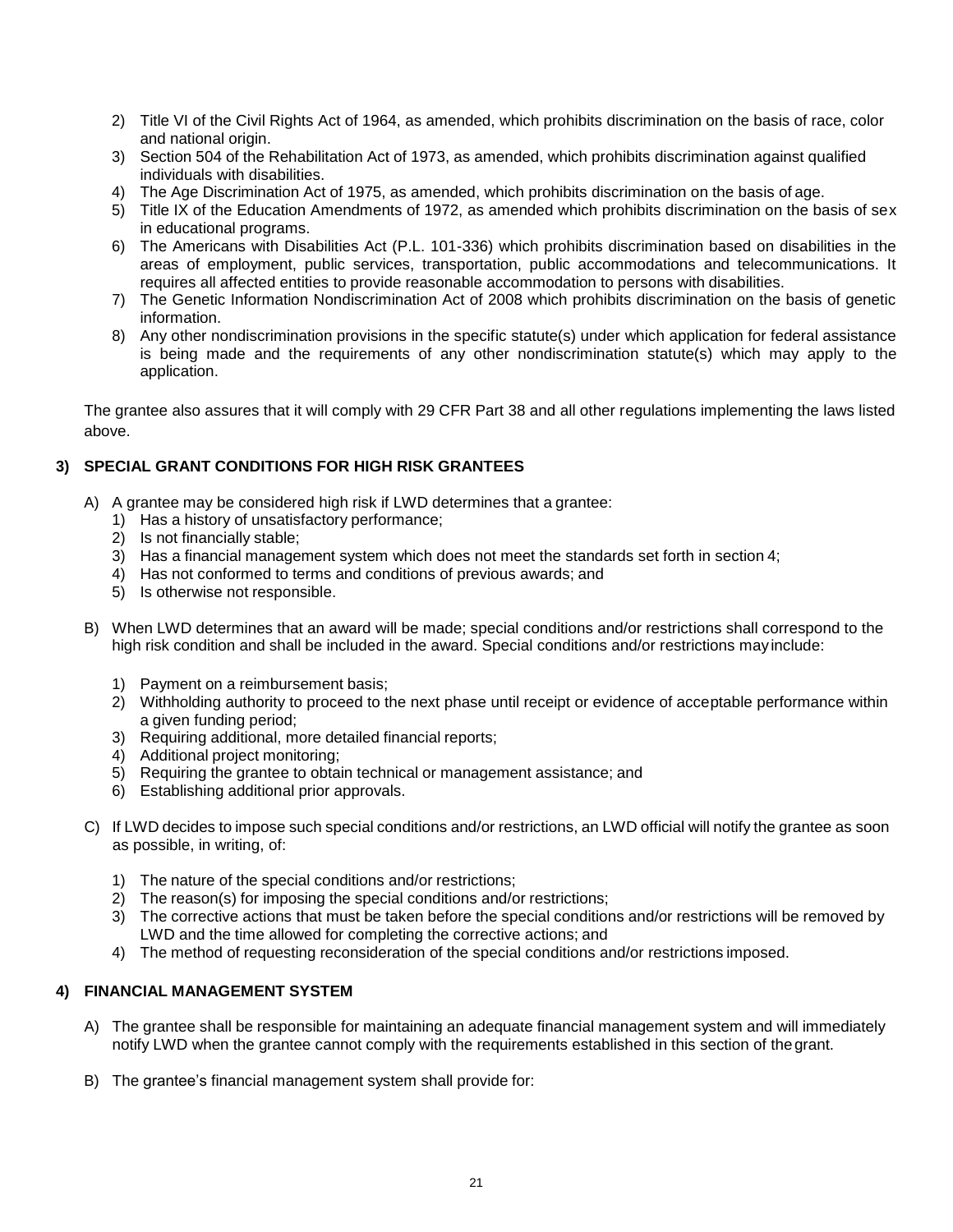1) Financial Reporting:

Accurate, current and complete disclosure of the financial results of each grant in conformity with generally accepted principles of accounting and reporting in a format that is in accordance with the financial reporting requirements of the grant;

2) Accounting Records:

Records that adequately identify the source and application of funds for LWD-supported activities. These records must contain information pertaining to grant awards and authorizations, obligations, unobligated balances, assets, liabilities, outlays or expenditures and income;

3) Internal Control:

Effective internal and accounting controls over all funds, property and other assets. The grantee shalladequately safeguard all such assets and assure that they are used solely for authorized purposes;

4) Budget Control:

Comparison of actual expenditures or outlays with budgeted amounts for each grant. Also, the relationship of the financial information with performance or productivity data, including the development of unit cost information required by LWD;

5) Allowable Costs:

Procedures for determining reasonableness, allowability and allocability of costs generally consistent with the provisions of federal and state requirements;

6) Source Documentation:

Accounting records that are supported by source documentation; and

7) Cash Management:

Procedures to minimize the time elapsing between the advance of funds from LWD and the disbursement by the grantee, whenever funds are advanced by LWD.

- C) LWD may require the submission of a Statement of Adequacy of the Accounting System, as provided in Chapter II-2 of the **One-Stop Comprehensive Financial Management Technical Assistance Guide**, available at [http://www.doleta.gov/grants/pdf/FinalTAG\\_August\\_02.pdf.](http://www.doleta.gov/grants/pdf/FinalTAG_August_02.pdf)
- D) LWD may review the adequacy of the financial management system of any applicant as part of a pre-award review or at any time subsequent to the award. If LWD determines that the grantee's accounting system does not meet the standards described in paragraph B above, additional information to monitor the grant may be required by LWD upon written notice to the grantee, until such time as the system meets with LWD approval.

#### **5) ALLOWABLE COSTS**

Funds expended in this project shall be those as stated in the agreement for the purposes and functions outlined, unless changed by an approved modification. The grantee shall be entitled only to reimbursement for actual expenses incurred or obligated during the agreement period or during an approved extension agreed upon by the grantee and LWD, and only in the amount specified in the agreement. All obligations shall be liquidated by the period provided in the agreement and per federal and state requirements.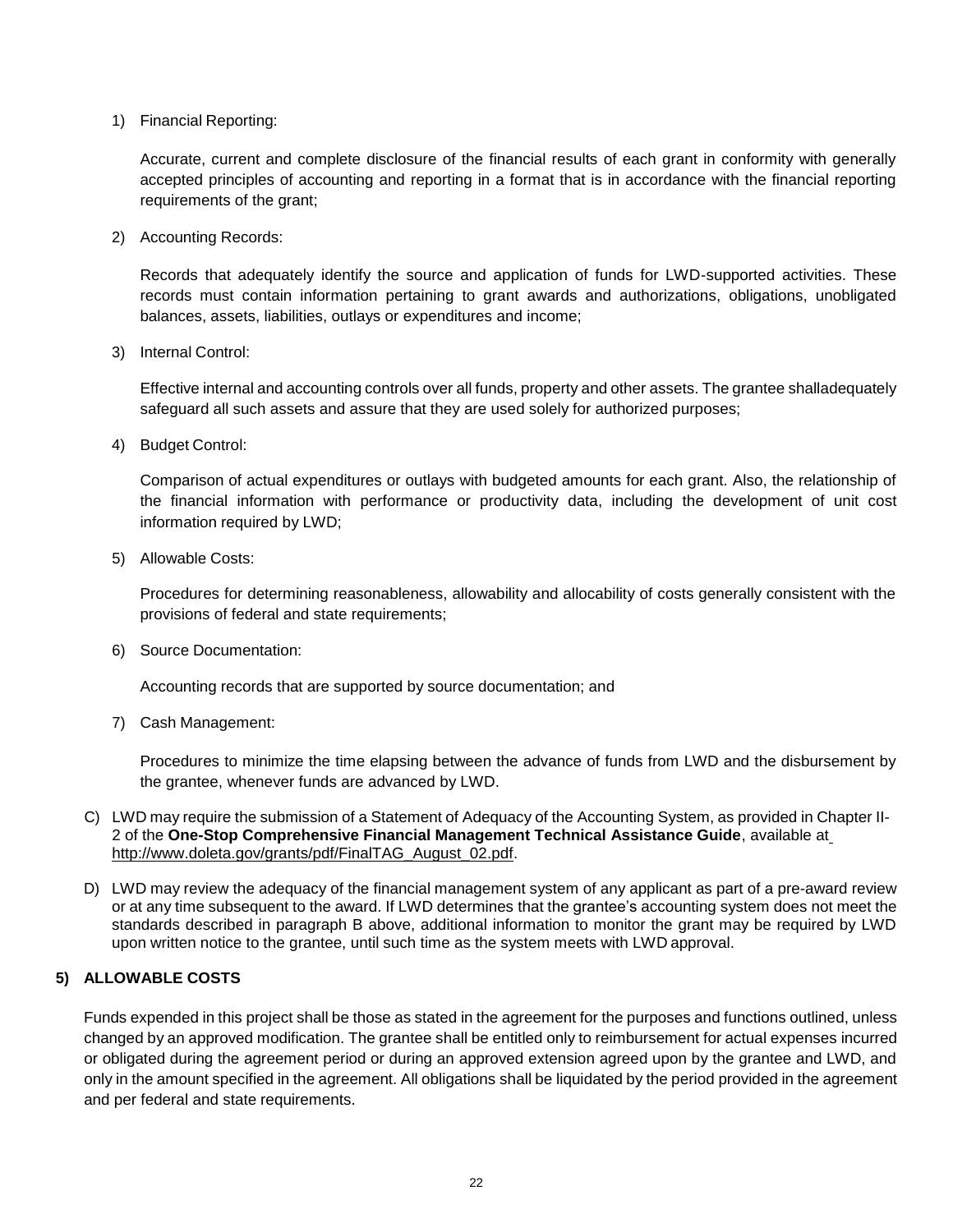Grantees who are government, educational or nonprofit organizations must comply with federal cost principles as established in the Uniform Administrative Requirements, Cost Principles, and Audit Requirements for Federal Awards. These regulations establish government-wide cost principles, including a requirement that salaries and wages charged to this agreement be supported by appropriate personnel activity reports and meet the requirements of 2

CFR 200.430(i) Standards for Documentation of Personal Expenses.

The grantee is responsible for the proper withholding and payment of employment-related taxes for any individual hired or otherwise employed by the grantee who meets the definition of employee in accordance with N.J.S.A. 43:21-19(i)(6).

Should any funds under this agreement be used for the purpose of satisfying any grantee or subgrantee pooled costs (i.e., general and administrative or indirect), it is the sole responsibility of the grantee to provide documentation substantiating such cost. It is incumbent upon the grantee to provide sufficient documentation regarding such requests including documentation of its development and components and approval by the appropriate cognizant agency. LWD reserves the right to cap and deny any requests associated with pooled costs (i.e., general and administrative or indirect). Funding of the budgeted amount of the pooled costs in this agreement does not imply approval by LWD of the amount or method of calculation.

#### **6) MATCHING AND COST SHARING**

The grantee shall be required to account to the satisfaction of LWD for matching and cost sharing requirements in accordance with the agreement and federal and state requirements.

#### **7) PROGRAM INCOME**

Program income shall be defined as gross income earned by the grantee from grant-supported activities. Such earnings include, but will not be limited to, income from service fees, sale of commodities, usage or rental fees and royalties on patents and copyrights.

- A) If a grantee receives interest earned of \$250 or more in a fiscal year on advances of grant funds, see Chapter II-7- 3 of the **One-Stop Comprehensive Financial Management Technical Assistance Guide**.
- B) Unless otherwise provided or specified, the grantee shall have no obligation to LWD with respect to royalties received as a result of copyrights or patents produced under the grant.
- C) All other program income earned during the grant period shall be retained by the grantee and used in accordance with Chapter II-7 of the **One-Stop Comprehensive Financial Management Technical Assistance Guide**.

#### **8) PRICE WARRANTY**

The grantee warrants that the prices agreed upon are not less favorable than those currently extended to any other customer for the same or similar articles in similar quantities. The grantee extends the same terms and conditions as extended to its most favored customers and final price includes all common reductions for discounts, rebates or other incentives. All goods procured under this agreement shall be name brand, first quality, new parts, unless otherwise specified.

#### **9) PAYMENT METHOD**

A) Payments to the grantee or on behalf of the grantee shall be issued only after the agreement has been executed. The grantee will provide sufficient documentation that action has been taken to carry out the terms and conditions of the agreement. Upon receipt of the requisite financial and narrative reports and other forms required by LWD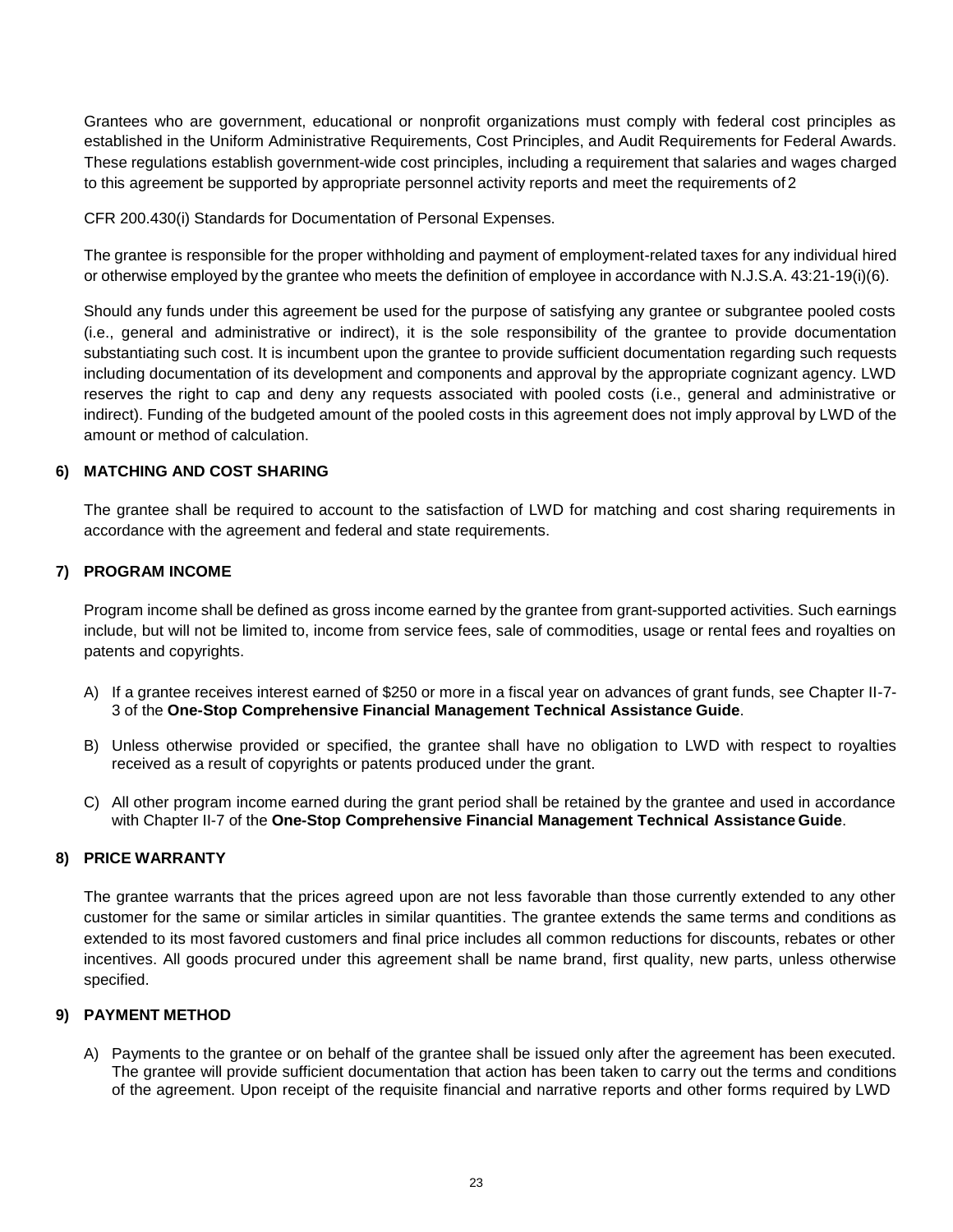and upon appropriate certification by the director of finance and accounting of LWD, LWD will pay the grantee per the agreement's payment schedule.

B) A Payment Voucher (Form PV 6/93) form will be submitted in a form satisfactory to LWD, with supporting documentation that the contracted services are operational and will continue to be for the period specified in the agreement. At its discretion, LWD may request additional reports.

#### **10) REPORTING REQUIREMENTS**

The grantee agrees to provide all reports specified in the agreement within the established timeframe and to the satisfaction of LWD. Financial reports are to be reported on the accrual basis of accounting.

#### **11) STATE MONITORING, EVALUATION AND AUDIT**

The following sections A to E pertain to all governmental, non-profit organizations and for-profit organizations:

- A) The grantee agrees to cooperate with any monitoring, evaluation and/or audit conducted by LWD or their designees and authorized agents.
- B) The grantee will maintain its records and accounts in such a way as to facilitate the preparation of financial statements in accordance with generally accepted accounting principles and the audits thereof and ensure that subgrantees also maintain records which are auditable. The grantee is responsible for any disallowed costs resulting from any audit exceptions incurred by its own organization or that of its subgrantees.
- C) LWD reserves the right to build upon the audit received. Interim audits may be conducted at the discretion of LWD.
- D) The grantee agrees to provide full access to their books and records and to submit to any audit or review of financial and compliance requirements of LWD.
- E) The grantee agrees to include in the engagement letter or agreement with any independent audit firm language that LWD is granted access to any and all work papers that support or address any and all findings that are in regards to LWD funds.

The following sections F to M pertain to all governmental and non-profit organizations:

- F) All grantees that expend \$750,000 or more in federal financial assistance or state financial assistance within their fiscal year must have annual single audits or program-specific audits performed in accordance with Subpart F – Audit Requirements of the Uniform Administrative Requirements, Cost Principles, and Audit Requirements for Federal Awards and state policy.
- G) All grantees that expend less than \$750,000 in federal or state financial assistance within their fiscal year, but expend \$100,000 or more in state and/or federal financial assistance within their fiscal year, must have either a financial statement audit performed in accordance with Government Auditing Standards (Yellow Book) or a program-specific audit performed in accordance with Subpart F – Audit Requirements of the Uniform Administrative Requirements, Cost Principles, and Audit Requirements for Federal Awards and statepolicy.
- H) Program-specific audits in accordance with Subpart F Audit Requirements of the Uniform Administrative Requirements, Cost Principles, and Audit Requirements for Federal Awards can be elected when a grantee expends federal or state awards under only one federal or state program and the federal or state program's statutes, regulations, or terms and conditions of the grant award do not require a financial statement audit of the recipient.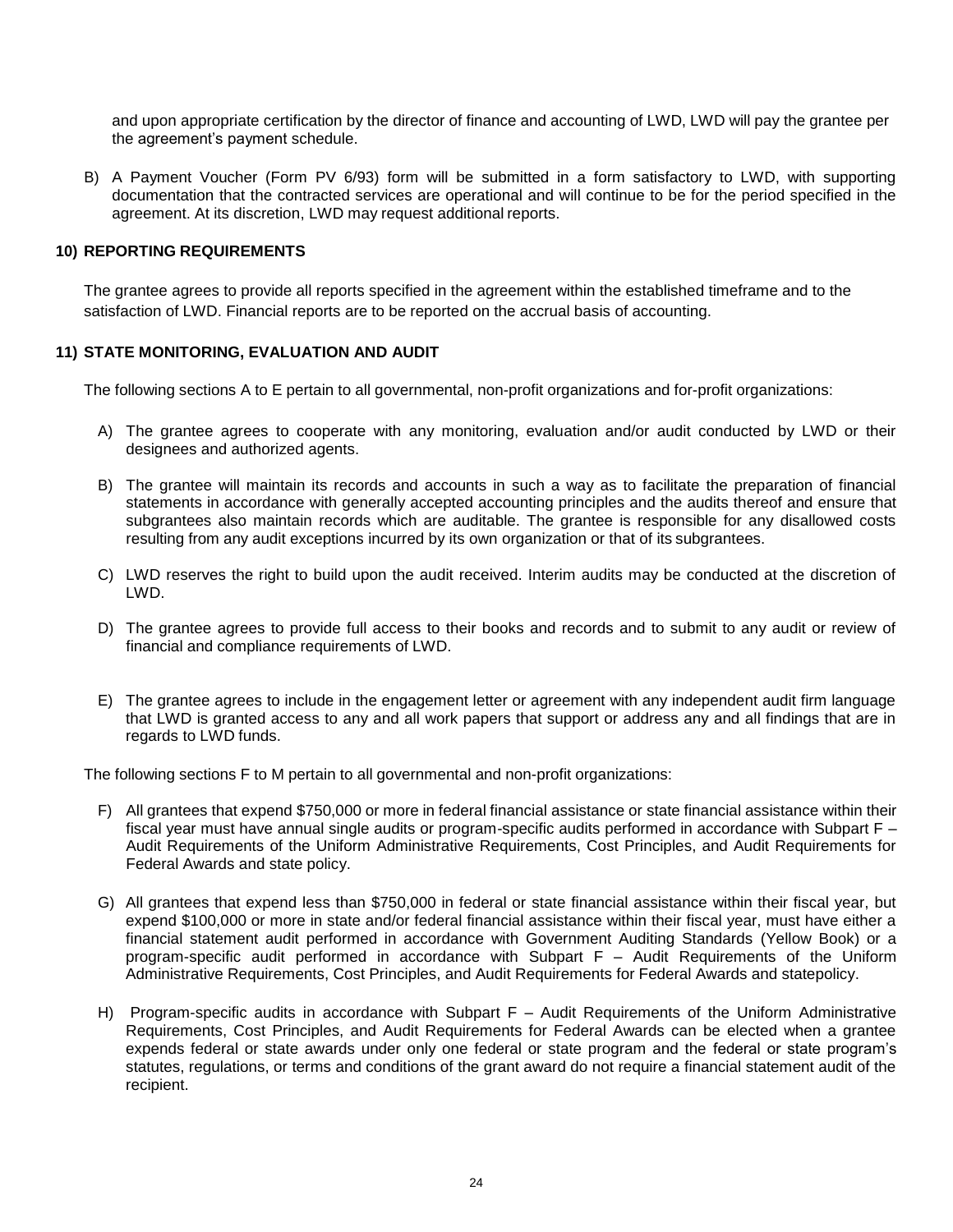- I) All grantees that expend less than \$100,000 in federal or state financial assistance within their fiscal year, but expend \$50,000 or more in federal or state financial assistance within their fiscal year must have a special report applying agreed upon procedures including, but not limited to, reviewing and testing the cost and expenses incurred for which reimbursement was requested to determine their propriety under the grant and review of the training records which substantiate training was completed in accordance with the grants. The proceduresto be followed will be provided by the department's Office of Internal Audit.
- J) Although Subpart F Audit Requirements allows specific provisions for biennial audits; state policy continues to require all audits to be performed on an annual basis.
- K) In addition to federal-required reports and opinions, grantee single audits must contain similar reports and opinions for state funds.
- L) Grantee single audit reports must include a supplementary schedule of the entity's state grant and state financial assistance programs. This schedule must show for each program:
	- State Grantor Organization;
	- Program Title/Name;
	- State Grant Award Number or Account Number;
	- Grant Award Period;
	- Fiscal Year Grant Expenditures;
	- Total Grant Expenditures to Date.

The following section M pertains to for-profit organizations:

- M) All grantees that expend \$50,000 or more in federal or state financial assistance within their fiscal year must have either:
	- A grant specific audit in accordance with Government Auditing standards (Yellow Book), or;
	- A financial audit report conducted under generally accepted auditing standards which includes a separate report on compliance with contractual provisions, or;
	- A special report applying agreed upon procedures including, but not limited to, reviewing and testing the cost and expenses incurred for which reimbursement was requested to determine their propriety under the grant and review of the training records which substantiate training was completed in accordance with the grants. The procedures to be followed will be provided by the Department's Office of Internal Audit.

## **12) RECORDS**

The grantee agrees to collect, maintain and, upon request, report equal opportunity information, including sex, age, disability, ethnicity, and race, for all individuals who apply for benefits or services financially assisted by the program. Such records must include, but are not limited to, records on applicants, registrants, eligible applicants and registrants, participants, ex-participants, employees and applicants for employment. The grantee agrees to record the race, ethnicity, sex, age and where known, disability status of every applicant, registrant, eligible applicant and registrant, participant, ex-participant, applicant for employment and employee. The grantee further agrees to comply with the requirements of 2 C.F.R 200.79 and 2 C.F.R 200.82 which governs the use of personally identifiable information (PII). Such information must be stored in a manner that ensures confidentiality and must be used only for the purposes of recordkeeping and reporting; determining eligibility, where appropriate; determining the extent to which the grantee is operating the program or activity in a nondiscriminatory manner; or other use authorized by law. Where designation of individuals by race or ethnicity is required, the guidelines of the Office of Management and Budget must be used.

Retention – The grantee agrees to maintain all records pertinent to all grants, contracts and agreements, including financial, statistical, property and participant records and supporting documentation for a period of seven years from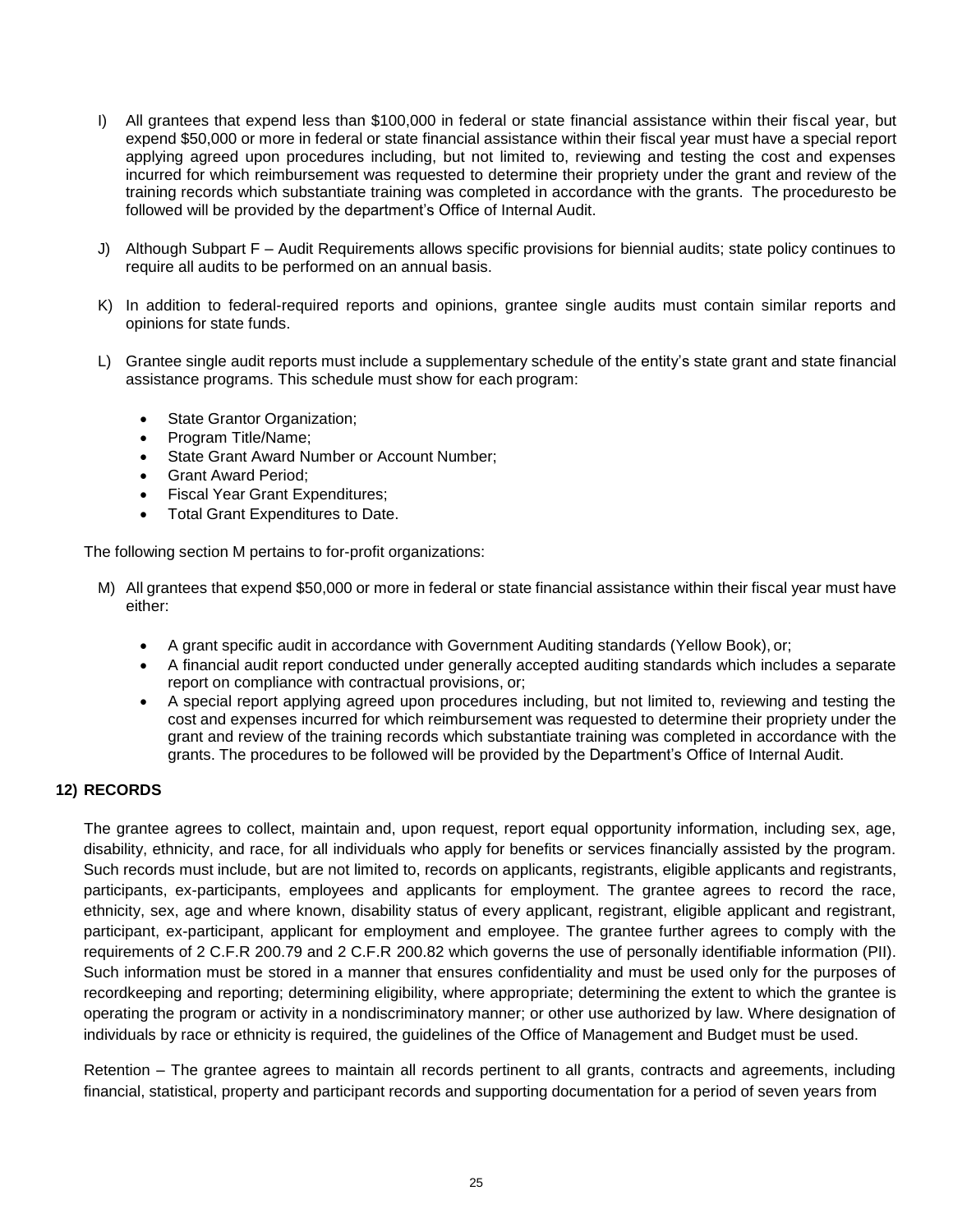the date of the final expenditure report. The aforementioned records will be retained beyond the seven years if any litigation or audit is begun or if a claim is instituted involving the grant or agreement covered by the records. In these instances, the records will be retained until the litigation, audit or claim has been finally resolved. The grantee agrees to insure that subgrantees retain records in accordance with these requirements. In the event of the termination of the relationship between grantee and subgrantees, the grantee shall be responsible for the maintenance and retention of the records of any subgrantees unable to retain them.

Access – LWD may investigate any matter it deems necessary to determine compliance with state policy and/or procedures. The investigations authorized by this provision may include examining records (including making certified copies thereof), questioning employees and entering any premises or onto any site in which any part of a program of the grantee is conducted or in which any of the records of the grantee are kept.

#### **13) PROCUREMENT STANDARDS**

Procurement of supplies, equipment and other services with funds provided by this agreement shall be accomplished in a manner generally consistent with federal and state requirements.

Adherence to the standards contained in the applicable federal and state laws and regulations does not relieve the grantee of the contractual responsibilities arising under its procurements. The grantee is the responsible authority, without recourse to LWD, regarding the settlement and satisfaction of all contractual and administrative issues arising out of procurement entered in support of a grant.

#### **14) PROPERTY**

The grantee is responsible and accountable for all equipment and property purchased with funds under this agreement, including purchases made by any subgrantee receiving payments on behalf of the grantee. A current inventory of such property and equipment, with a value of \$1,000 or more, shall be maintained by the grantee. Procedures for property records are outlined in the state of New Jersey Treasury Circular 11-19, [http://www.state.nj.us/infobank/circular/cir1119b.pdf,](http://www.state.nj.us/infobank/circular/cir1119b.pdf) and the grantee shall follow those procedures. The grantee agrees to provide the same security and safekeeping measures for property paid for under this agreement as the grantee provides for the same or similar property owned by the grantee. The grantee agrees to impose similar conditions upon any subgrantee engaged to provide services under this agreement.

All documents, patents, copyrights, data, studies, surveys, drawings, maps, models, photographs, films, duplicating plates, reports, plans and other materials prepared by the grantee in connection with the project are the property of LWD. Such material will be delivered to LWD upon request.

If the project is funded under WDP, all documents, patents, copyrights, data, studies, surveys, drawings, maps, models, photographs, films, duplicating plates, reports, plans and other materials prepared by the grantee in connection with the grant are the property of said grantee. However, LWD retains the authority to review such material for the limited purpose of determining the extent and quality of performance under the grant. Such materials shall be reviewed by LWD upon notice given to the grantee and shall promptly be made available to LWD for inspection. LWD agrees to takeall reasonable steps necessary to safeguard the grantee's proprietary interest in these materials.

In addition, if the aforementioned items are developed pursuant to a grant or contract funded in whole or in part by federal funds, the federal agency which provided the funds reserves a paid-up, nonexclusive and irrevocable license to reproduce, publish or otherwise use, and to authorize others to use for federal purposes: i) the copyright in all products developed under the grant, including a subgrant or contract under the grant or subgrant, and ii) and rights of copyright to which the grantee, subgrantee or a contractor purchases ownership under an award (including but not limited to curricula, training models, technical assistance products, and any related materials). Such uses include, but are not limited to, the right to modify and distribute such products worldwide by any means, electronically or otherwise. If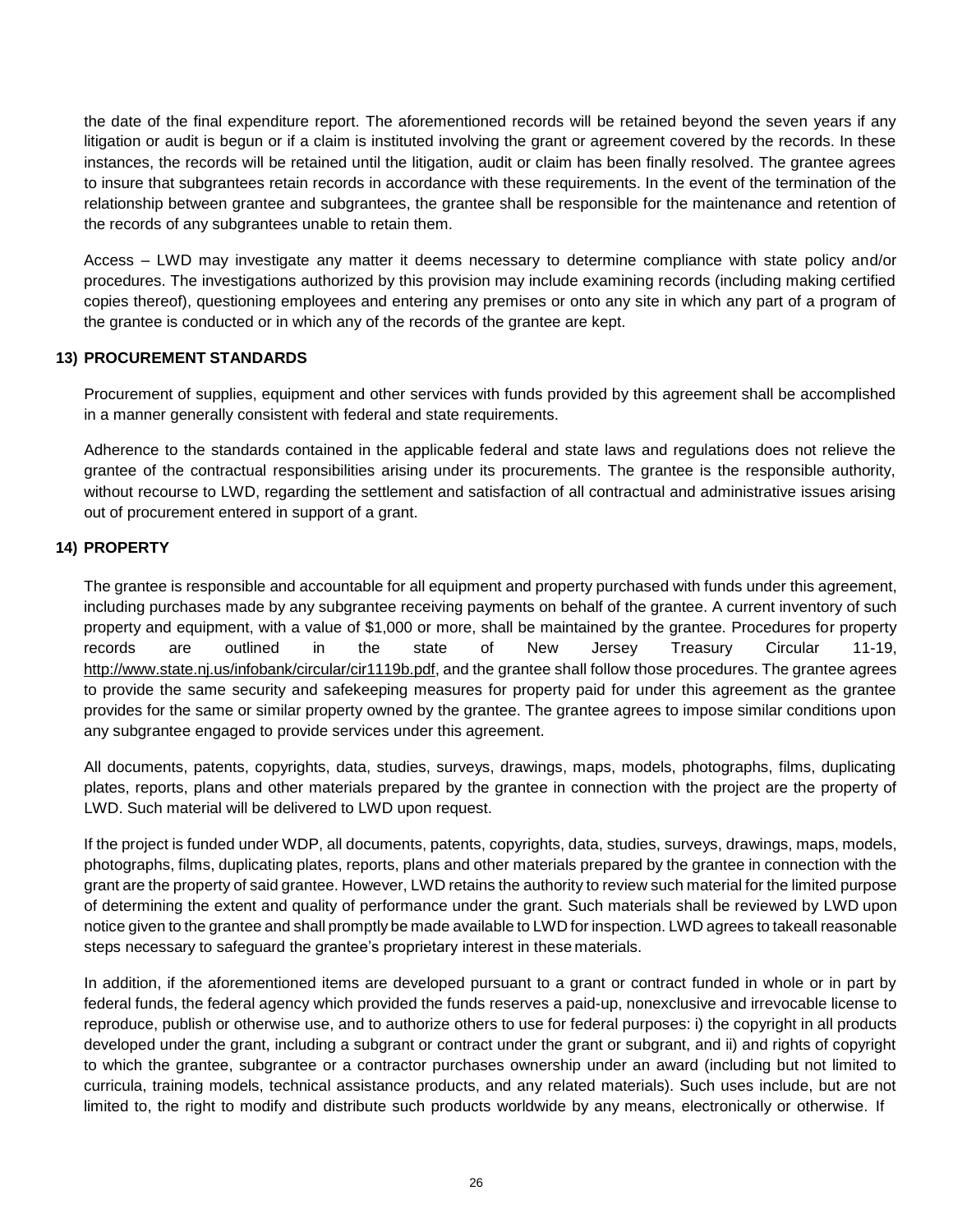applicable, the following needs to be on all products developed in whole or in part with grant funds in accordance with the WIOA Annual Financial Agreement:

This workforce product was funded by a grant awarded by the U.S. Department of Labor's Employment and Training Administration. This product was created by the grantee and does not necessarily reflect the official position of the U.S. Department of Labor. The Department of Labor makes no guarantees, warranties, or assurances of any kind, express or implied, with respect to such information, including any information on linked sites and including, but not limited to, accuracy of the information or its completeness, timeliness, usefulness, adequacy, continued availability, or ownership. This product is copyrighted by the institution that created it. Internal use by an organization and/or personal use by an individual for non-commercial purposes are permissible. All other uses require the prior authorization of the copyright owner.

#### **15) TRAVEL AND CONFERENCES**

Conferences or seminars conducted by the grantee shall be held at the grantee's facilities or at public facilities whenever possible. The rate of reimbursement for mileage allowed for employees of the grantee or subgrantee(s) traveling by personal automobile on official business shall be the rate set by the grantee's policies that are in effect at the time of travel and may not exceed the Internal Revenue Service's standard mileage rate in effect at the time of the travel. If the grantee has an executed collective bargaining agreement, the mileage rate shall not exceed the current Internal Revenue Service's standard mileage rate. The current standard mileage rate can be found at the following website: [http://www.irs.gov/Tax-](http://www.irs.gov/Tax-Professionals/Standard-Mileage-Rates) [Professionals/Standard-Mileage-Rates.](http://www.irs.gov/Tax-Professionals/Standard-Mileage-Rates)

Reimbursements for meals, lodging and travel shall be in accordance with the grantee or subgrantee(s) written travel reimbursement policies not to exceed Federal per diem rates in effect at the time of the travel. The current per diem rates can be found at the following website: <http://www.gsa.gov/portal/category/100120>.

#### **16) SUBCONTRACTING**

The grantee will perform all terms and conditions of this agreement unless a provision allowing the subcontracting of work is contained in the agreement. All terms and conditions applicable to the grantee apply to any subcontractors or third parties hired by the grantee. None of the work or services covered by this agreement shall be contracted or subcontracted without the prior written approval of LW D. Any work or services contracted or subcontracted out hereunder shall be specified in detail by written contract or subcontract. The grantee agrees to impose similar conditions upon any subgrantee to ensure their compliance with all the terms and conditions of this agreement. LWD

\* retains the authority to review and approve or disapprove all contracts or subcontracts executed to provide the services for which the funds are being provided. At LWD's request, the grantee will promptly forward copies of any contracts or subcontracts and fiscal, programmatic and other material pertaining to said subgrantee.

#### **17) MODIFICATIONS**

Modification to the agreement will be made in accordance with procedures prescribed by LWD effective at the time of submission of the modification.

- A) The grantee agrees to submit a written modification for approval prior to changing any budget line item contained in this agreement.
- B) LWD and grantee agree to make any changes to this agreement only through a written modification.
- C) All modifications to this agreement will be appended to and become part of this agreement.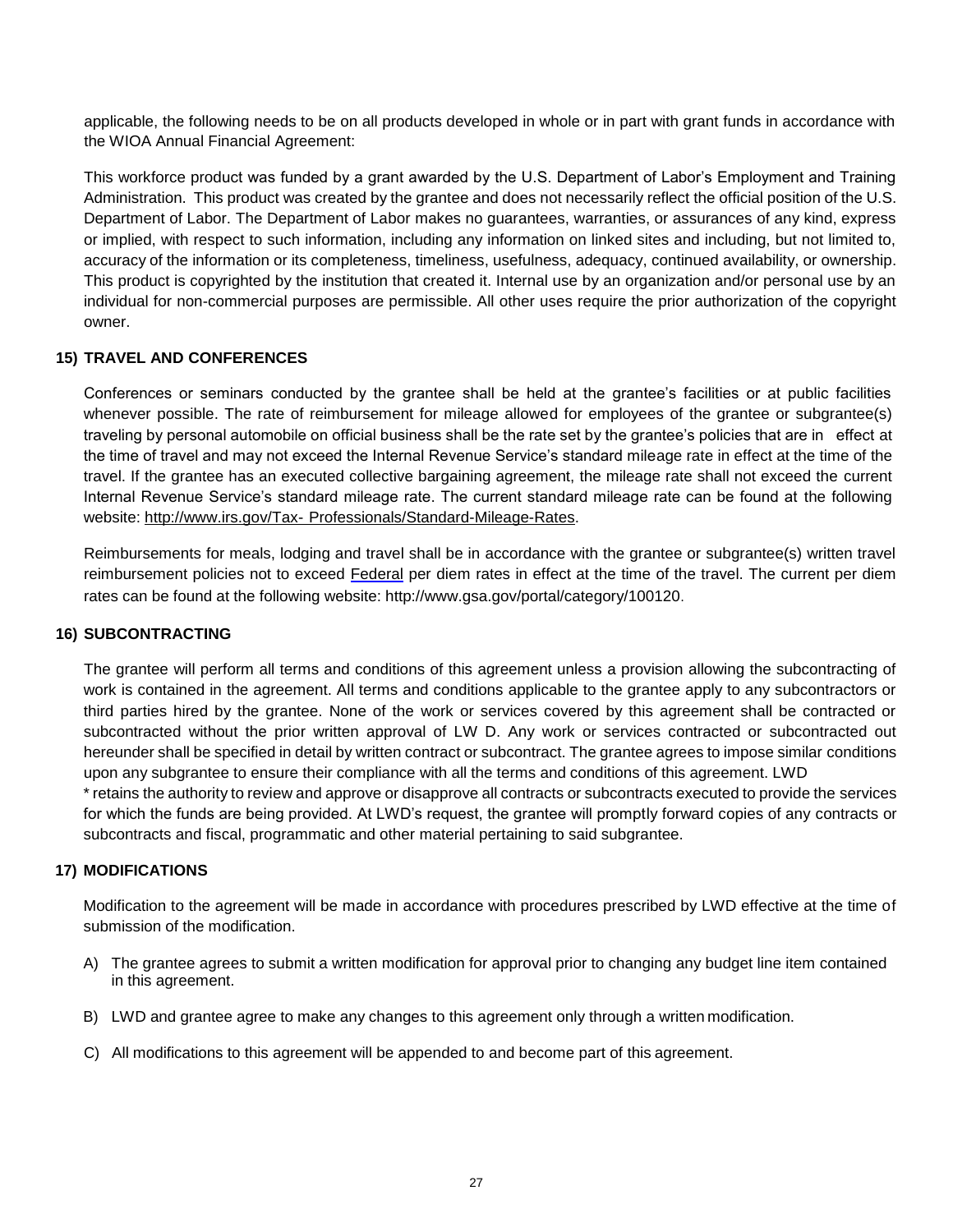#### **18) DISPUTES**

The grantee agrees to attempt to resolve disputes arising from this agreement by administrative process and negotiations in lieu of litigation. The grantee assures performance of this agreement while any dispute is pending.

Any dispute which is not settled by informal means shall be decided by LWD, who shall reduce the decision to writing and mail or otherwise furnish a copy thereof to the grantee. The grantee shall be afforded an opportunity to be heard and to offer evidence in support of its position. Pending final decision of a dispute hereunder, the grantee shall proceed diligently with the performance under the agreement.

The dispute resolution mechanism described in this section is not exclusive. LWD and grantee preserve all rights in law and equity to pursue any claims that may arise.

This agreement shall be governed by and construed and enforced in accordance with the laws of the state of New Jersey.

#### **19) SEVERABILITY**

If any one or more provisions of the agreement are finally adjudicated to be unlawful or unenforceable by a court of competent jurisdiction, then this agreement shall be construed as if such unlawful provisions had not been contained herein.

#### **20) TERMINATION**

- A) Termination for Convenience LWD or grantee may request a termination for any reason. LWD or grantee shall give 90 days' advance notice, in writing, to the other parties to this agreement of the effective date of such termination. The grantee shall be entitled to receive just and equitable compensation for any services satisfactorily performed hereunder through the date of termination.
- B) Termination for Cause LWD may terminate this agreement when it has determined that the grantee has failed to provide the services specified, or has failed to comply with any of the provisions contained in this agreement or approved application, or otherwise breached the terms of this agreement. If the grantee fails to perform in whole or in part under this agreement, or fails to make sufficient progress so as to endanger performance, or otherwise breaches the terms of this agreement, LWD will notify the other parties to this agreement of such unsatisfactory performance or breach in writing. The grantee has 10 working days in which to respond with a plan agreeable to LWD for correction of the deficiencies. If the grantee does not respond within the appointed time with corrective plans satisfactory to LWD, LWD will serve a termination notice on the grantee which will become effective within 10 days after receipt. In the event of such termination, LWD shall only be liable for payment for services rendered prior to the effective date of the termination, provided such services are performed in accordance with the provisions of this agreement.
- C) Termination or Reduction of Funds
	- 1) The grantee agrees that major changes to this agreement, both in terms of program content and funding levels, may be required prior to its implementation or during the term of its operations due to new or revised legislation or regulations. The grantee agrees that any such changes deemed necessary by the commissioner of LWD shall be immediately incorporated into this agreement.
	- 2) Unearned payments under this agreement may be suspended or terminated upon refusal to accept or satisfy any additional conditions that may be imposed by LWD at any time.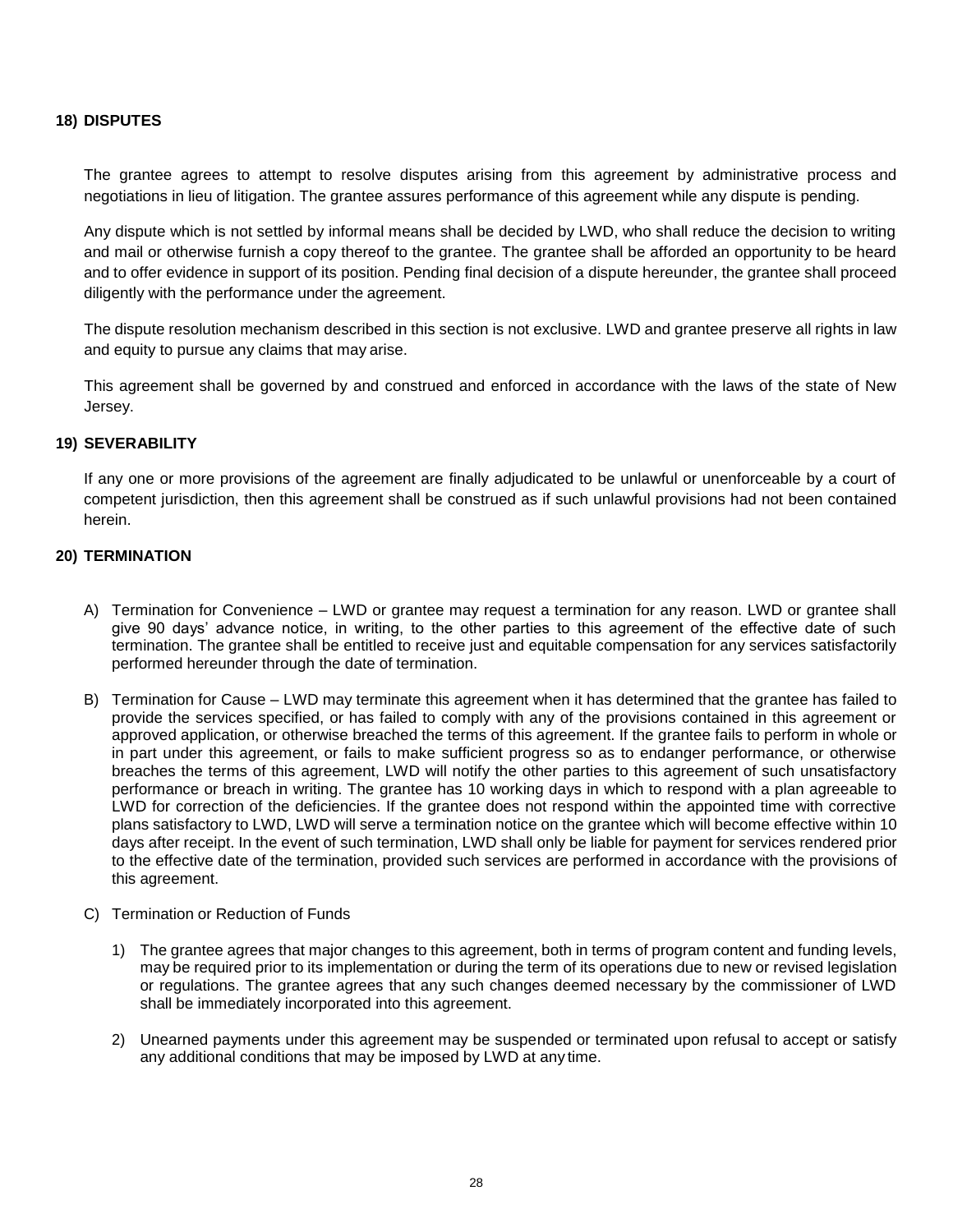#### **21) GRANT CLOSEOUT**

- A) The following definitions shall apply for the purpose of this section:
	- 1) Grant Closeout The closeout of an agreement is the process by which LWD determines that all applicable administrative actions and all required work of the agreement have been completed by the grantee.
	- 2) Date of Completion The date by which all activities under the agreement are completed, or the expiration date in the grant award document, or any supplement or amendment thereto.
- B) The grantee shall submit a closeout package per the terms of the agreement, unless otherwise extended by LWD, after completion of the agreement period or termination of the agreement. Closeout forms will be supplied by LWD.
- C) The grantee will, together with the submission of the closeout package, refund to LWD any unexpended funds or unobligated (unencumbered) cash advances except such sums as have been otherwise authorized, in writing, by LWD to be retained.
- D) Within the limits of the agreement amount, LWD may make a settlement for any upward or downward adjustments of costs after the final reports are received.
- E) The grantee is responsible for those costs found to be disallowed, including those of any subgrantee paid from funds under this agreement, and LWD retains the right to recover any appropriated amount after fully considering the recommendations on disallowed costs resulting from the final audit, even if a final audit has not been performed prior to the closeout of the agreement.
- F) The grantee shall account for any property received from LWD or acquired with funds under this grant, including any property received or acquired by a subgrantee under this grant.

#### **22) PERFORMANCE**

The grantee assures performance will be in accordance with, and within the period of, this agreement and will immediately report any conditions that may adversely affect performance to LWD as soon as they become known. Any fraud or suspected fraud involving granted funds must be reported to LWD within 48 hours of its discovery.

#### **23) CONFLICTS OF INTEREST**

The grantee shall avoid organizational conflicts of interest or the appearance of conflicts of interest in the conduct of procurement activities. Any gratuities offered by the grantee, its agent or representative to any officer, director or employee of LWD with a view toward securing this agreement or securing favorable treatment with respect to the awarding, amending or the making of any determination will render the agreement voidable at the option of LWD, and may justify further action under applicable state and/or federal laws.

#### **24) BONDING AND INSURANCE**

The grantee shall ensure that every officer, director or employee who is authorized to act on behalf of the grantee for the purpose of receiving funds into program accounts or issuing financial documents, checks or other instruments of payment is bonded to provide protection against loss.

#### **25) AVAILABILITY OF FUNDS**

The grantee shall recognize and agree that both the initial provision of funding and the continuation of such funding under the agreement is expressly dependent upon the availability to LWD of funds appropriated by the state Legislature from state and/or federal revenue or such other funding sources as may be applicable. A failure of LWD to make any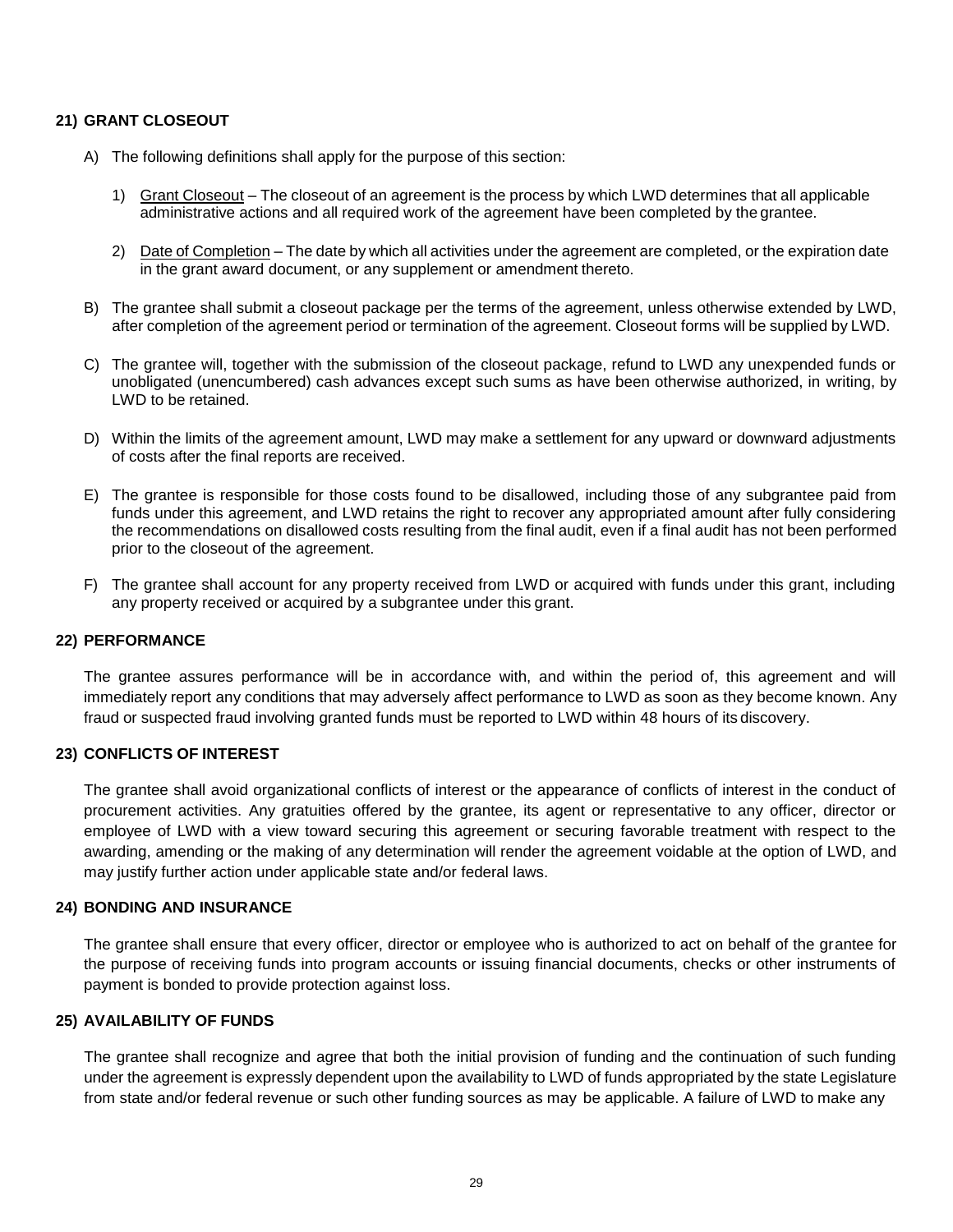payment under this agreement or to observe and perform any condition on its part to be performed under the agreement as a result of the failure of the Legislature to appropriate shall not in any manner constitute a breach of the agreement by LWD or an event of default under the agreement and LWD shall not be held liable for any breach of the agreement because of the absence of available funding appropriations. In addition, future funding shall not be anticipated from LWD beyond the duration of the award period set forth in the agreement and in no event shall the agreement be construed as a commitment by LWD to expend funds beyond the termination date set in the agreement.

#### **26) LIABILITY**

This agreement is subject to all of the provisions of the New Jersey Tort Claims Act, N.J.S.A. 59:1-1 et seq., the New Jersey Contractual Liability Act, N.J.S.A. 59:13-1 et seq. and the availability of appropriations.

The state of New Jersey does not carry any public liability insurance, but the liability of the state of tort claims against its employees is covered under the terms and provisions of the New Jersey Tort Claims Act. The act also creates a special self-insurance fund and provides for payment of claims against the state of New Jersey or against its employees for tort claims arising out of the performance of their duties for which the state is obligated to indemnify.

The grantee shall be solely responsible for and shall keep, save and hold the state of New Jersey harmless from all claims, loss, liability, expense or damage resulting from all mental or physical injuries or disabilities, including death to its employees or recipients of the grantee's services or to any other persons or from any damage to any property sustained in connection with the delivery of the grantee's services that results from any acts or omissions, including negligence or malpractice of any of its officers, directors, employees, agents, servants or independent contractors or from the grantee's failure to provide for the safety and protection of its employees, whether or not due to negligence, fault or default of the grantee. The grantee's responsibility shall also include all legal fees and costs that may arise from these actions. The grantee's liability under this agreement shall continue after the termination of this agreement with respect to any liability, loss, expense or damage resulting from acts occurring prior to termination.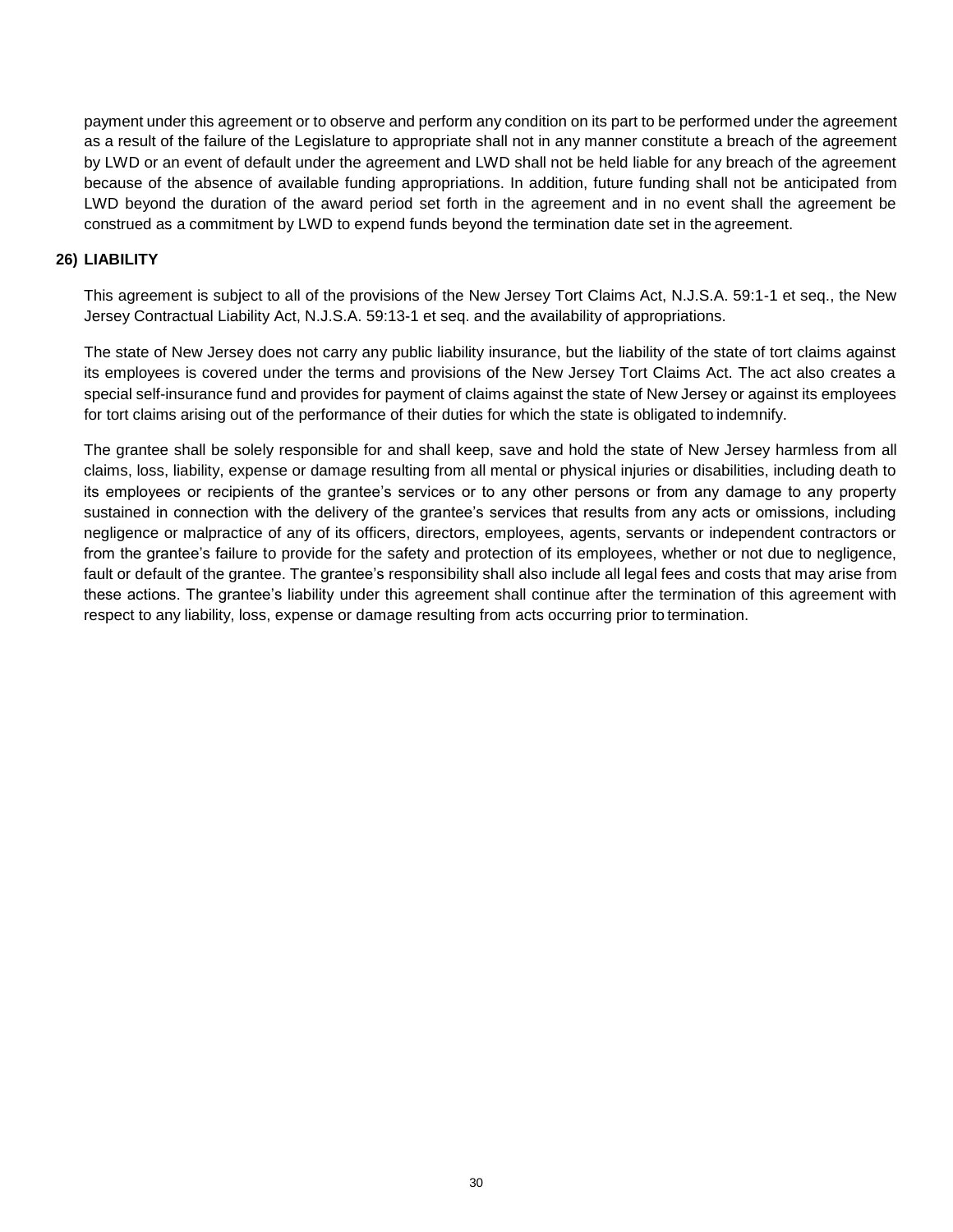**Grant Specific Provisions**

As the duly authorized representative of the applicant, I hereby certify that the applicant will comply with the above general provisions.

**Printed Name and Title <b>Signature Signature** 

**Date**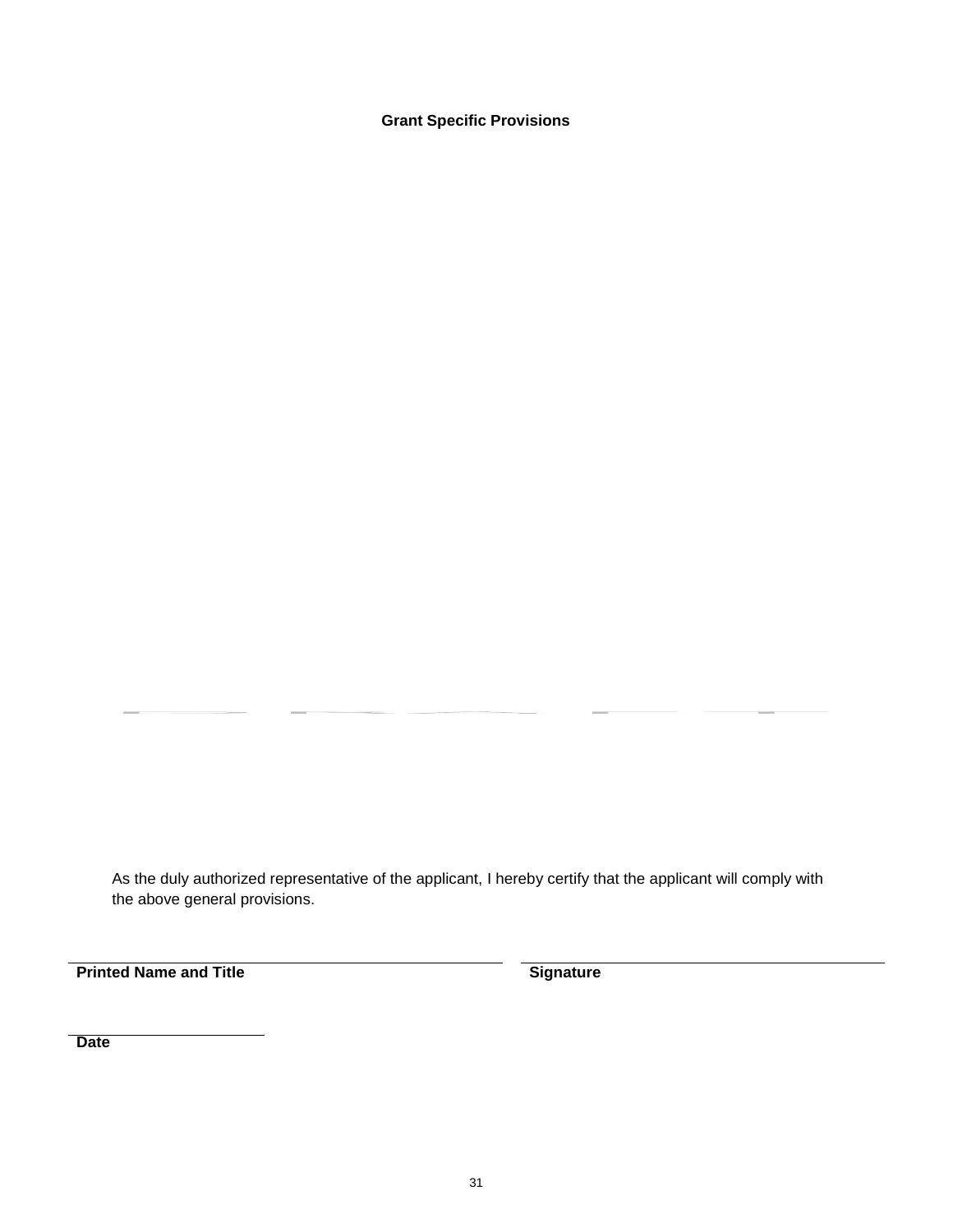| New Jersey Department of Labor & Workforce Development<br>Division of Vocational Rehabilitation Services<br>https://www.nj.gov/labor/career-services/                                                                          |
|--------------------------------------------------------------------------------------------------------------------------------------------------------------------------------------------------------------------------------|
| PRE-EMPLOYMENT TRANSITION SERVICES STUDENT REFERRAL FORM                                                                                                                                                                       |
| <b>Referral Information</b>                                                                                                                                                                                                    |
|                                                                                                                                                                                                                                |
|                                                                                                                                                                                                                                |
| What do you prefer to be called?<br>Previous names (maiden name, etc.):                                                                                                                                                        |
| Who referred you to DVRS?                                                                                                                                                                                                      |
|                                                                                                                                                                                                                                |
|                                                                                                                                                                                                                                |
| Cell Phone Videophone Work                                                                                                                                                                                                     |
| $\Box$<br>Videophone<br>Work                                                                                                                                                                                                   |
| Email Address: No. 2014 19:30 and 2014 19:30 and 20:30 and 20:30 and 20:30 and 20:30 and 20:30 and 20:30 and 20:30 and 20:30 and 20:30 and 20:30 and 20:30 and 20:30 and 20:30 and 20:30 and 20:30 and 20:30 and 20:30 and 20: |
|                                                                                                                                                                                                                                |
| Relationship:<br>Name:                                                                                                                                                                                                         |
| Phone:                                                                                                                                                                                                                         |
| Male<br>Female<br>Do not wish to self-identify<br>Gender:                                                                                                                                                                      |
| Race/Ethnicity (check all that apply):                                                                                                                                                                                         |
| American Indian or Alaskan Native<br><b>Black</b><br>Asian                                                                                                                                                                     |
| Native Hawaiian or Other Pacific Islander<br>White<br>Do not wish to self-identify                                                                                                                                             |
| Are you Hispanic or Latino?<br> No<br><b>Yes</b>                                                                                                                                                                               |
| Do you need assistance with communicating in English?<br>No<br>Deaf or Hard of Hearing<br>Yes                                                                                                                                  |
| DVRS Pre-Employment Transition Services Student Referral Form<br>Page 1 of 3                                                                                                                                                   |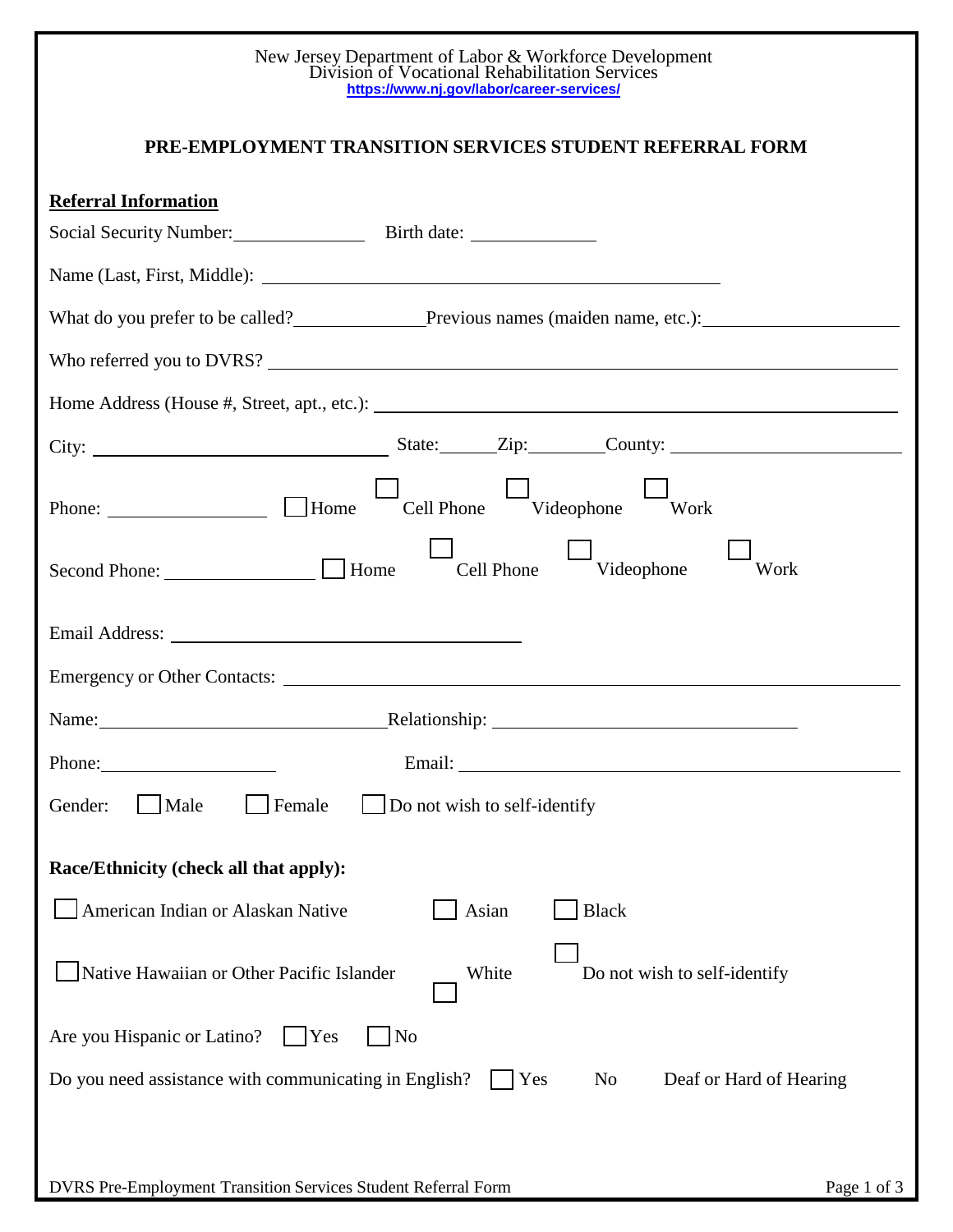| Please explain:                                                                                                                                                                                                                                                                                                                                                                       |
|---------------------------------------------------------------------------------------------------------------------------------------------------------------------------------------------------------------------------------------------------------------------------------------------------------------------------------------------------------------------------------------|
| Do you need assistance with reading English? $\Box$ Yes $\Box$ No<br>Please explain:                                                                                                                                                                                                                                                                                                  |
| <b>Education Information</b>                                                                                                                                                                                                                                                                                                                                                          |
| If you are currently in high school:                                                                                                                                                                                                                                                                                                                                                  |
|                                                                                                                                                                                                                                                                                                                                                                                       |
|                                                                                                                                                                                                                                                                                                                                                                                       |
| What year did you begin HS?______What year will you graduate or exit school? __________                                                                                                                                                                                                                                                                                               |
| Are you receiving education services and support under a 504 Accommodation Plan? $\Box$ Yes $\Box$ No                                                                                                                                                                                                                                                                                 |
| If not, are you receiving education services under an Individualized Education Plan (IEP)? $\Box$ Yes $\Box$ No                                                                                                                                                                                                                                                                       |
| If you are not currently in high school:<br>What is the highest level of education you completed?<br>Certificate of Completion High School Diploma or GED Post-Secondary Education (no deg. or cert.)<br>Vocational/Technical Certificate   AA Degree<br>$\Box$ 8<br>$\Box$ 9<br>$\Box$ 10<br>$\vert$   7<br>$\Box$ 11<br>Grade: $\vert$ 6<br><sup>12</sup><br><b>Other Comments:</b> |
|                                                                                                                                                                                                                                                                                                                                                                                       |
|                                                                                                                                                                                                                                                                                                                                                                                       |
| <b>Pre-ETS Services Requested (Check all that apply)</b>                                                                                                                                                                                                                                                                                                                              |
| <b>Job Exploration Counseling</b>                                                                                                                                                                                                                                                                                                                                                     |
| Counseling on Post-Secondary Educational Options                                                                                                                                                                                                                                                                                                                                      |
| Work Based Learning Experiences (internships, apprenticeships)                                                                                                                                                                                                                                                                                                                        |
| <b>Workplace Readiness Training</b>                                                                                                                                                                                                                                                                                                                                                   |
| <b>Instruction in Self Advocacy</b>                                                                                                                                                                                                                                                                                                                                                   |
| Referral to RCC (Deaf / Hard of Hearing)                                                                                                                                                                                                                                                                                                                                              |
| DVRS Pre-Employment Transition Services Student Referral Form<br>Page 2 of 3                                                                                                                                                                                                                                                                                                          |